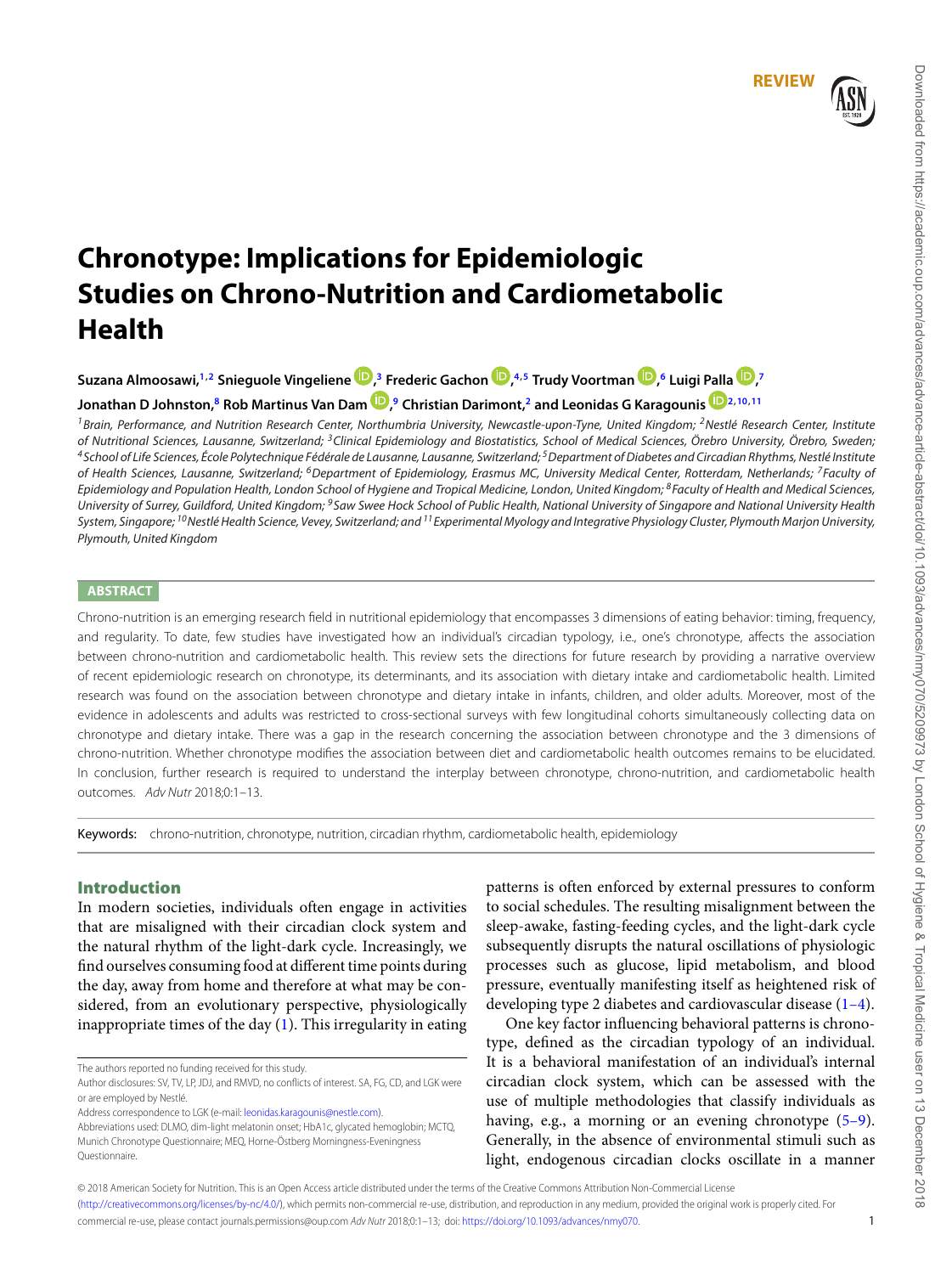approximating a 24-h cycle, hence the term originating from Latin "circa" and "diem" meaning "per day" [\(5\)](#page-9-1). In an individual presenting with an extreme evening chronotype, the circadian phase of biological rhythms could be shifted by as much as 2–3 h compared with that of an extreme morning chronotype [\(10\)](#page-9-2). This shift can result in a desynchronization between the period of biological night, as regulated by the intrinsic circadian clock system, and the environmental night governed by the light-dark cycle [\(11\)](#page-9-3). Accordingly, mounting evidence suggests a potential association between an evening chronotype and increased risk of cardiovascular disease [\(12,](#page-9-4) [13\)](#page-9-5) and metabolic disorders including type 2 diabetes  $(11, 13)$  $(11, 13)$  $(11, 13)$ .

Food is often referred to as a *zeitgeber* [\(14\)](#page-9-6) because of its ability to regulate various peripheral body clocks and metabolic rhythms [\(2,](#page-9-7) [15,](#page-9-8) [16\)](#page-9-9). Food intake and eating patterns likewise exhibit diurnal rhythms [\(14,](#page-9-6) [17\)](#page-9-10), and there is emerging evidence suggesting that the timing of dietary intake, so-called chrono-nutrition, may be influenced by an individual's chronotype [\(18–21\)](#page-9-11). In particular, research indicates that individuals presenting with an evening chronotype have a tendency towards consuming fewer and larger meals and delaying food intake due to later awakening time [\(19,](#page-10-0) [22\)](#page-10-1). This, in turn, may result in a redistribution of energy and macronutrient intake towards later in the day. The implication of such chronotype-driven differences in timing of energy and macronutrient intake on health is yet to be fully elucidated. In epidemiology, such research is currently hindered by the fact that few crosssectional surveys or longitudinal cohorts assess chronotype or use dietary assessment methods that permit assessment of the timing of dietary intake. Thus, the relevance and applicability of differing methodologies for determining chronotype in large-scale nutrition surveys and cohorts need to be evaluated. Moreover, considering the potential impact of chronotype on timing of energy and nutrient intake, identifying the most appropriate dietary assessment methods for capturing timing, frequency, and regularity of dietary intake needs to be assessed or developed. To this end, factors such as cost, participant burden, and misreporting continue to affect the scalability of the few epidemiologic studies that deploy traditional paper-based 24-h recalls or food records to capture the 3 time dimensions of eating [\(23\)](#page-10-2). Observational studies incorporating assessments of timing, frequency, and regularity of food intake could contribute to our understanding of how individual differences in chronotype might affect the association between diet and cardiometabolic health, thereby guiding us towards the development of effective health-promotion strategies. Such research would be timely in shaping our understanding of the implications of chrono-nutrition for public health.

The present review aims to provide an overview of recent epidemiologic research on chronotype, how it is measured, some of its nonmodifiable and modifiable determinants, as well as its association with dietary intake, eating behavior, and cardiometabolic health. The objective of the present

work is to propose future directions of research on chronotype, chrono-nutrition, and cardiometabolic health.

# **Current Status of Knowledge**

Chronotype is a construct that captures an individual's circadian phenotype, be it a behavioral preference for morningness or eveningness, or a subjective measurement based on the timing of reported behaviors related to the sleep-awake cycle  $(8, 9, 24)$  $(8, 9, 24)$  $(8, 9, 24)$  $(8, 9, 24)$  $(8, 9, 24)$ . This circadian phenotype is orchestrated by the evolutionarily acquired circadian clock system [\(25\)](#page-10-4). This circadian clock system is organized in a hierarchic manner with a master pacemaker located in the suprachiasmatic nucleus of the hypothalamus which synchronizes peripheral oscillators present in nearly all body cells  $(25)$ . Chronotype is believed to be influenced by an individual's master circadian clock  $(24)$ , and there is evidence to suggest that the underlying distribution of chronotypes follows a normal bell shape, with tail ends reflecting extreme morning and evening chronotypes [\(6\)](#page-9-14).

Multiple measures exist enabling the assessment of chronotype, ranging from biological measures such as dimlight melatonin onset (DLMO) to questionnaires based on self-reported information. Currently, the most reliable measure of circadian phase in the human master clock is DLMO [\(26\)](#page-10-5). It involves the measurement of melatonin secretion in blood or saliva samples collected under dim-light conditions in the hours before usual sleep onset. Such sampling procedures may be burdensome in the context of largescale studies, because they require a large set of resources and participant supervision  $(26)$ . In contrast, the use of urine samples to measure melatonin metabolites is widely reported in epidemiologic studies [\(27\)](#page-10-6) but is limited because of the poorer urine sample resolution which affects the accuracy of measurement [\(28\)](#page-10-7). Other potential novel approaches range from the metabolomics and transcriptomics approaches that permit assessment of an individual's circadian phase with the use of  $\geq$ 1 blood samples under free-living conditions [\(29,](#page-10-8) [30\)](#page-10-9), to noninvasive techniques combining activity monitors and body temperature sensors to estimate chronotype based on the combined data on motor activity, body position, and body temperature [\(31\)](#page-10-10).

Considering the inheren[t](#page-2-0) issues with sample collection for DLMO and the need for further research to establish the validity of more novel techniques, the use of validated questionnaires that categorize individuals into differing chronotypes might still be most appropriate for large epidemiologic studies [\(32\)](#page-10-11). To this end, several questionnaires have been described and their strengths and weaknesses have been reviewed [\(8,](#page-9-12) [9,](#page-9-13) [33\)](#page-10-12). These questionnaires include the Munich Chronotype Questionnaire (MCTQ), the Horne-Östberg Morningness-Eveningness Questionnaire (MEQ), the reduced Morningness-Eveningness Questionnaire, the Composite Scale of Morningness, and the Preferences Scale [\(8,](#page-9-12) [9\)](#page-9-13). The MEQ specifically measures the psychological preference for behavior but has been shown to correlate less with DLMO than measures of sleep timing obtained with the MCTQ in one study  $(34)$  but not in another  $(26)$ .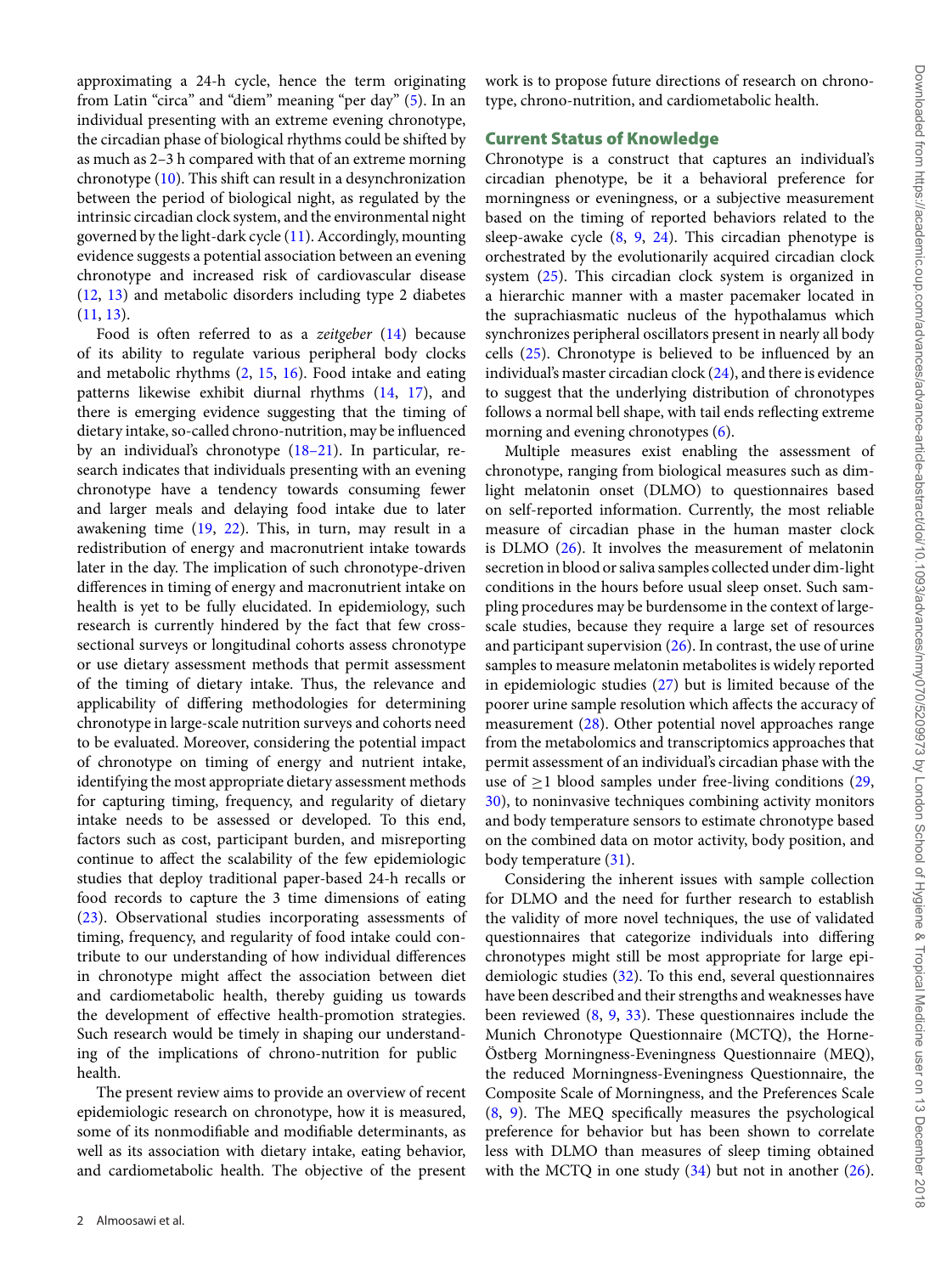<span id="page-2-0"></span>

**FIGURE 1** Summary of the determinants of chronotype and research framework for examining the association between chronotype, chrono-nutrition, and cardiometabolic health outcomes.

To our knowledge, such correlations have as yet not been investigated in larger samples of the population [\(26\)](#page-10-5). Overall, the MCTQ provides the advantage of collecting detailed information on sleep-wake behavior that allows for the assessment of phenomena such as social jet lag (difference in mid-sleep timing between school and work days and schooland work-free days) [\(24,](#page-10-3) [33\)](#page-10-12). Moreover, the MCTQ has been developed in response to methodological weaknesses that were observed with the use of the MEQ in epidemiologic studies [\(9\)](#page-9-13) and has been subsequently widely used in genetic and epidemiologic studies [\(9\)](#page-9-13). Recently, Randler et al. [\(32\)](#page-10-11) advocated the use of a newly developed questionnaire: the Morningness-Eveningness-Stability Scale Improved. This questionnaire includes 3 dimensions: morningness, eveningness, and measurement of circadian amplitude and stability [\(32\)](#page-10-11). Other variations of the MEQ have been proposed but remain to be validated in large-scale studies [\(35\)](#page-10-14).

#### **Determinants of chronotype**

Both genetic variations and environmental factors influence the distribution of chronotypes in a given population [\(24\)](#page-10-3) (**[Figure 1](#page-2-0)**). Understanding these nonmodifiable and modifiable factors is essential for planning cross-sectional surveys and longitudinal cohorts and identifying covariates of interest when studying how chronotype affects the association between chrono-nutrition and cardiometabolic health.

Concerning the influence of nonmodifiable determinants, rare cases of familial extreme chronotype disorders, such as advanced sleep-phase syndrome, have been described [\(36,](#page-10-15) [37\)](#page-10-16). Herein, specific mutations in circadian clock regulators that affect human circadian behavior and the period of the underlying clock have been identified [\(38,](#page-10-17) [39\)](#page-10-18). More recently, genome-wide association studies that used questionnairebased evaluations of individual chronotypes have characterized important polymorphisms in regions containing known clock genes as well as other loci [\(40–43\)](#page-10-19). Such genetic variants may underlie some of the interindividual [\(44\)](#page-10-20) and interethnic differences [\(45\)](#page-10-21) in the period (or  $\tau$ ) of the endogenous circadian cycle that manifest themselves as differences in chronotype. In relation to ethnicity, data from the UK Biobank Study have demonstrated that individuals with a British black ethnicity are 1.4 times more likely to have a morning chronotype compared with white British [\(46\)](#page-10-22). This was argued to be due to the shorter  $\tau$  reported previously in individuals with black ethnicity [\(45\)](#page-10-21) and may carry important public health implications because individuals with a black ethnicity are more likely to undertake shift work according to some studies [\(46,](#page-10-22) [47\)](#page-10-23).

Sex is another example of a nonmodifiable determinant of chronotype. Some studies [\(48,](#page-10-24) [49\)](#page-10-25) but not others [\(9,](#page-9-13) [24\)](#page-10-3) found a greater prevalence of eveningness in men compared with women, who exhibit greater morningness. The lack of consistency in findings could be due to the absence of information on relevant confounders that could affect a potential association between sex and chronotype. For instance, in women, but not in men, having children was found to be the strongest determinant of morningness. This may imply that having children is a more important social factor influencing a woman's chronotype compared with their partner [\(49\)](#page-10-25), and potentially an effect modifier that needs to be considered in the analysis of nutritional surveys or cohorts.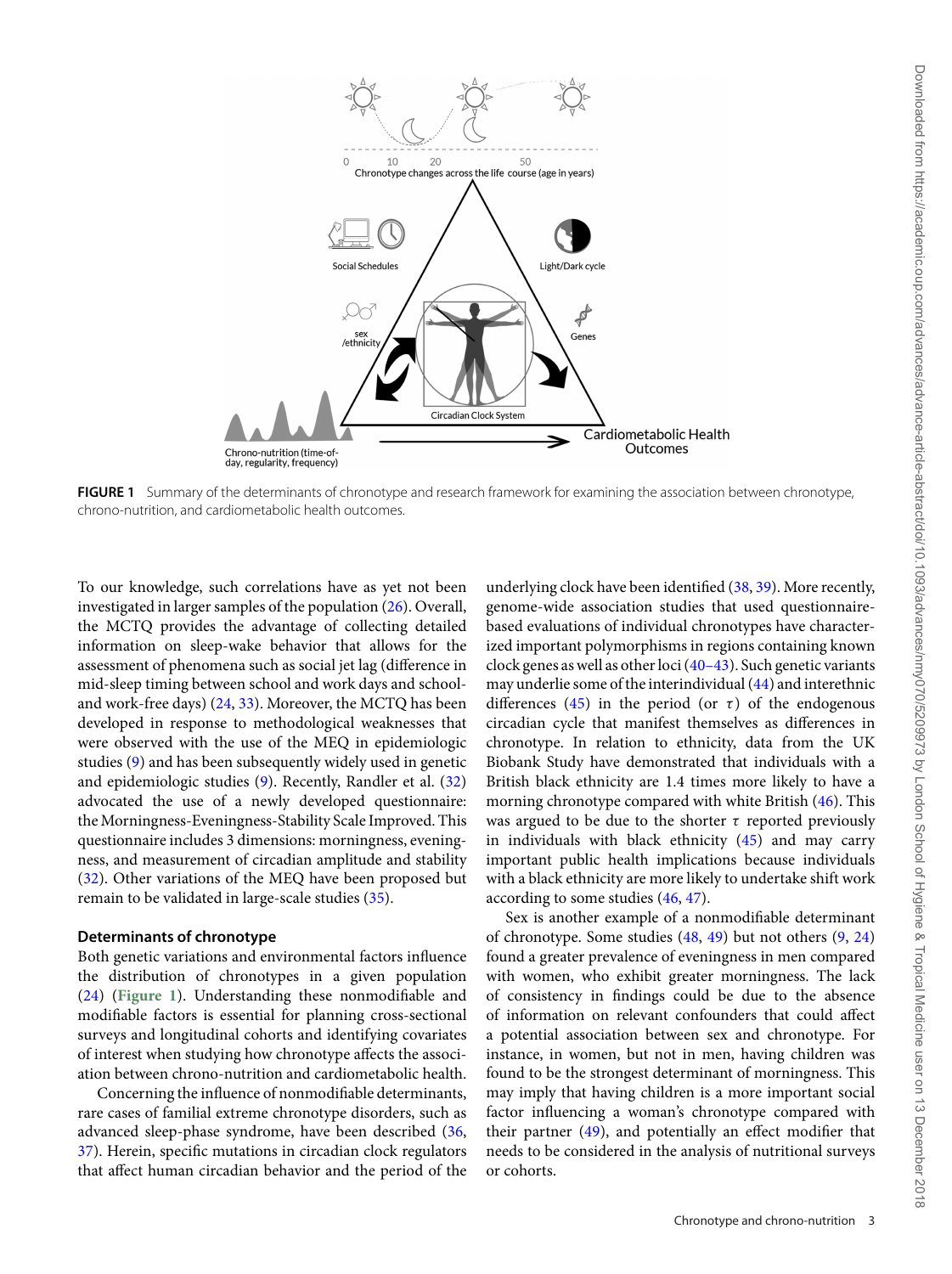The lack of sex differences in some studies could also be attributed to sex differences in sleep duration changing with age and age being an important determinant of chronotype [\(50\)](#page-10-26) [\(Figure 1\)](#page-2-0). In children, the morning chronotype is more prevalent, with a shift towards eveningness being observed during puberty [\(51\)](#page-10-27). By contrast, a shift towards morningness is seen at  $\sim$ 50 y of age [\(52\)](#page-10-28), indicating that aging influences chronotype [\(51\)](#page-10-27). In adolescents, various physiologic and environmental factors have been hypothesized to predict a higher prevalence of evening chronotype. For instance, boys whose parents did not enforce a bedtime routine during childhood were more likely to have an evening chronotype during adolescence [\(53\)](#page-10-29). In relation to older adults, disruptions in circadian biology arising from the aging process are believed to underlie the change in chronotype [\(54\)](#page-10-30), indicating a potential opportunity for developing personalized nutritional approaches to counteract the physiologic consequences of changes in normal rhythmicity, particularly those related to glucose and lipid metabolism.

Environmental cues such as light, social interactions, and study/work schedules are each thought to entrain the circadian system [\(Figure 1\)](#page-2-0). Light is believed to be the strongest synchronizer of the master clock, and variations in the light-dark cycle across different latitudes and time zones are thought to influence the circadian system, leading to differences in chronotype across the globe [\(55\)](#page-10-31). Accordingly, country-specific differences in chronotype have been reported by several studies [\(46,](#page-10-22) [56–58\)](#page-10-32). In a crosscountry comparison, Germans were found to have a greater prevalence of evening chronotype than were Indians and Slovakians [\(57\)](#page-10-33). In a comparable study, Turkish adolescents were more likely to have a morning chronotype than were German adolescents [\(58\)](#page-10-34).

In addition to country-specific differences, variations in chronotype between urban and rural areas within the same country have been observed in Japanese adolescents [\(53,](#page-10-29) [59,](#page-11-0) [60\)](#page-11-1) and in adults in Brazil, India, and elsewhere (61– [63\). One particular study found that the distribution of](#page-11-2) chronotype in urban Sao Pãulo in Brazil was similar to that in London, despite differences in latitude [\(61\)](#page-11-2). This led the authors to conclude that the photoperiod might not be the major driver behind determining the distribution of chronotype within a population, but rather social conditions imposed by different cultures or lifestyles (rural or urban) may more likely determine the prevalence of one chronotype over another within a specific population [\(61\)](#page-11-2).

Indeed, the role of social factors as key modifiable determinants of an individual's chronotype is increasingly recognized [\(64,](#page-11-3) [65\)](#page-11-4). For instance, it could be argued that social conditions may influence timing and duration of exposure to artificial or dim light compared with outdoor daylight, which would then entrain the circadian clock system. Consistent with the latter, Roenneberg et al. [\(66\)](#page-11-5) observed that the timing of exposure to strong outdoor daylight determines the phase of sleep and that every additional hour spent outdoors is associated with 30 min of advance sleep. Hale and Do [\(67\)](#page-11-6) similarly reported that factors such as noise, ambient light,

4 Almoosawi et al.

and crowding within an urban environment may underlie some of the ethnic differences in sleep duration. Social schedules may also directly interfere with individual sleep preferences, subsequently affecting health [\(24\)](#page-10-3). Accordingly, in a sample of the general population in Switzerland and Germany, it was observed that individuals with an evening chronotype accumulate sleep debt during the work week, which they compensate for by sleeping longer on weekends [\(66\)](#page-11-5). By contrast, extreme morning types show a smaller shift in sleep times between work and free days, although they do accumulate sleep debt during weekends in an attempt to keep up with social norms [\(66\)](#page-11-5). These findings have been replicated in other populations and countries [\(68,](#page-11-7) [69\)](#page-11-8). For instance, in a representative sample in Italy of 6631 adolescents aged 14–18 y, eveningness was associated with later bedtime and wake-up time (especially on weekends), shorter time in bed during the week, longer time in bed at the weekend, irregular sleep-wake schedule, and more frequent napping during school days [\(70\)](#page-11-9). In another study involving 5000 adults aged 30–49 y from New Zealand, chronotype was assessed via the MEQ [\(71\)](#page-11-10). The sample was balanced in relation to the proportions of the population with a morning or evening chronotype [\(71\)](#page-11-10). After controlling for ethnicity, sex, and socioeconomic status, work schedules were found to predict chronotype, with night workers being more likely to be "definitely evening-type" and the unemployed less likely to be "moderately morning-type" compared with other workers [\(71\)](#page-11-10). Such studies suggest that factors including study or work schedules should be considered in epidemiologic studies investigating the relation between chronotype, diet, and health and trying to elucidate the causal pathways linking them.

# **Chronotype: associations with food and nutrient intake across the life course**

It is not clear based on the currently available literature whether or not chronotype is a determinant (causal factor) of eating patterns or food intake or merely a reflection of a complex set of behaviors that also affect diet (associated to diet owing to confounding factors). Furthermore, it may be that chronotype is a consequence of (caused by) the entraining effect of food constituents [\(16\)](#page-9-9) or eating patterns on the peripheral clocks  $(15)$  [\(Figure 1\)](#page-2-0). The literature on this topic is currently emerging and we are far from understanding the link between chronotype and diet. **[Tables 1](#page-4-0)** and **[2](#page-5-0)** provide a summary of the characteristics and main findings of observational studies that have investigated the association between chronotype and dietary intake or eating behavior.

*Studies in infants and young children.* To date, there are limited studies that have investigated the association between chronotype and diet in infants and young children. When considered in light of the detrimental influence of evening chronotype on various dimensions of dietary intake and eating behavior in adolescents and adults [\(20,](#page-10-35) [24,](#page-10-3) [74,](#page-11-11) [75,](#page-11-12) [80\)](#page-11-13), understanding how variations in chronotype in young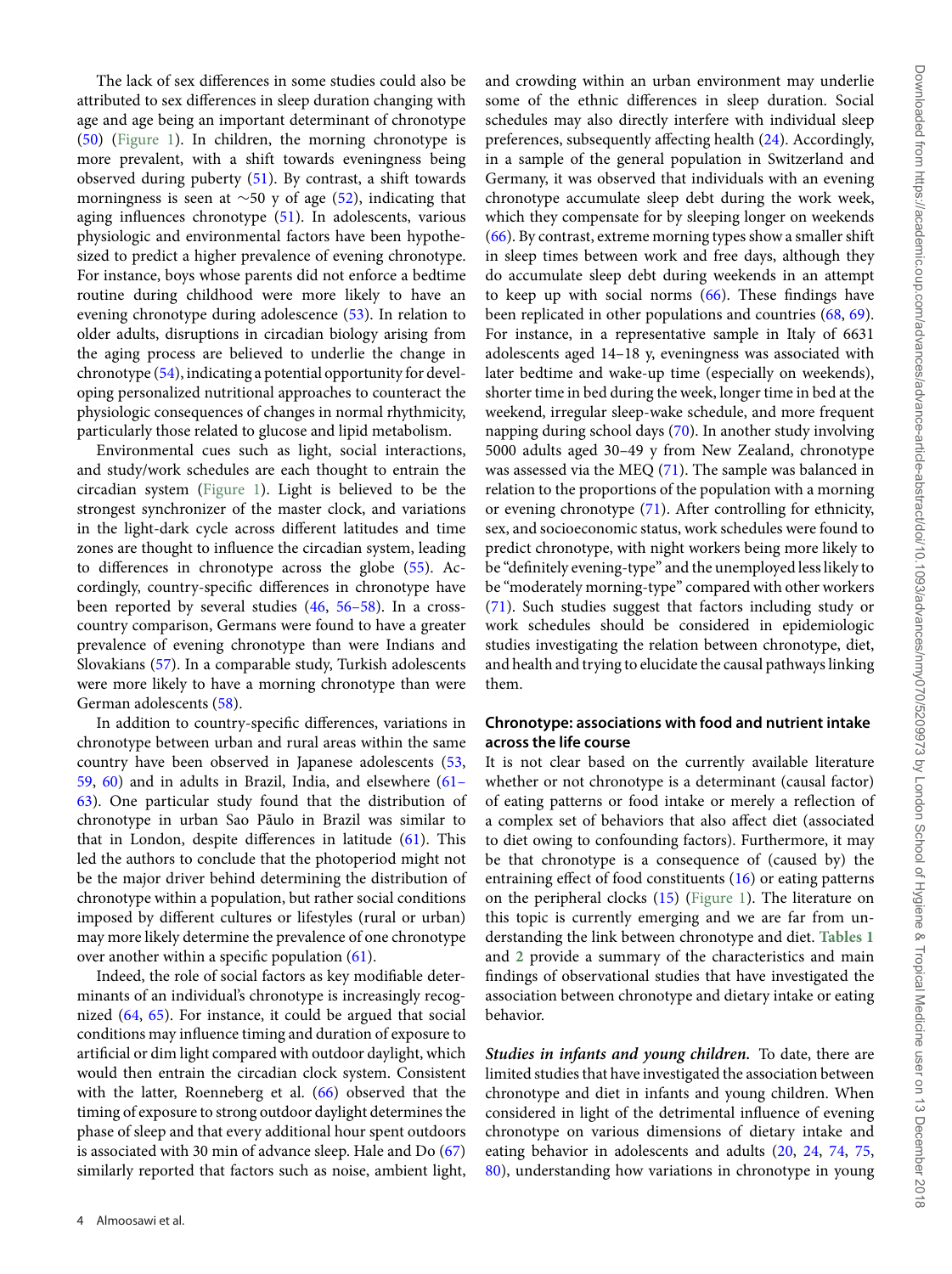<span id="page-4-0"></span>**TABLE 1** Summary of characteristics of cross-sectional studies investigating the relation between chronotype and diet<sup>1</sup>

| <b>Study (reference)</b> | <b>Country</b>       | Sample size, population (age)                                                         | Chronotype assessment                                                                         |
|--------------------------|----------------------|---------------------------------------------------------------------------------------|-----------------------------------------------------------------------------------------------|
| Maukonen 2016 (72)       | Finland              | 1854 adults (25-74 y)                                                                 | Horne and Östberg's MEQ                                                                       |
| Maukonen et al. (73)     | Finland              | 4421 adults (25-74 y)                                                                 | Horne and Östberg's MEQ                                                                       |
| Mota et al. (74)         | Brazil               | 72 physicians                                                                         | Horne and Östberg's MEQ                                                                       |
| Patterson et al. (75)    | United Kingdom       | 439,933 adults (40-69 y)                                                              | Self-Morningness-Eveningness                                                                  |
| Silva et al. (76)        | Brazil               | 204 undergraduate students (18-39 y)                                                  | Mid-sleep time on free days at the weekend                                                    |
| Suh et al. (77)          | Korea                | 2976 adults (49-79 y)                                                                 | <b>MEQ</b>                                                                                    |
| Tran et al. (78)         | Thailand             | 3000 undergraduate students<br>(mean $\pm$ SD: 20.3 $\pm$ 1.3 y)                      | Horne and Östberg's MEQ                                                                       |
| Whittier et al. (79)     | Peru                 | 2581 undergraduate students<br>$(\text{mean} \pm \text{SD: } 21.1 \pm 2.7 \text{ y})$ | <b>MEQ</b>                                                                                    |
| Kanerva et al. (80)      | Finland              | 4493 adults (25-74 y)                                                                 | Horne and Östberg's MEQ                                                                       |
| Meule et al. (19)        | Germany              | 471 students (mean $\pm$ SD: 23.08 $\pm$ 2.68 y)                                      | <b>MEQ</b>                                                                                    |
| Sato-Mito et al. (81)    | Japan                | 3304 dietetics students (18-20 y)                                                     | The midpoint of sleep was calculated with the<br>use of self-reported bedtimes and rise times |
| Sato-Mito et al. (82)    | Japan                | 112 women (19-36 y)                                                                   | <b>MEQ</b>                                                                                    |
| Fleig and Randler (83)   | Germany              | 152 adolescents (11-17 y)                                                             | Midpoint of sleep                                                                             |
| Nakade et al. (84)       | Japan                | 800 female students (18-29 y)                                                         | <b>MEQ</b>                                                                                    |
| Wittmann et al. (24)     | Germany              | 501 adolescents and adults (14-94 y)                                                  | Munich Chronotype Questionnaire                                                               |
| Monk et al. (85)         | <b>United States</b> | 100 adults $(20-59 \text{ y})$                                                        | Composite Scale for Morningness                                                               |
| Adan (86)                | Spain                | 537 students and professionals                                                        | MEQ.                                                                                          |

<span id="page-4-1"></span>1MEQ, Morningness-Eveningness Questionnaire.

children influence the development of dietary habits and eating patterns appears to be imperative.

A recent review concluded that, as early as during fetal development, disruption of circadian rhythms in the mother may adversely affect fetal development and growth [\(87\)](#page-11-26). One feature of circadian misalignment is the altered timing of nutrient supply to the fetus, which may potentially play a role that is yet to be fully elucidated [\(87\)](#page-11-26). Most of the evidence on the impact of chronodisruption on gestational development is currently based on animal models, and few studies have investigated how variations in chronotype among mothers influence long-term offspring health in humans [\(87\)](#page-11-26). The association between maternal disruptions of chronotype such as those induced by modifiable factors and long-term child health also remains to be explored.

After birth, the development of the 24-h circadian restactivity rhythm is observed in infants as young as 3 wk old and is potentially influenced by a mother's rest-activity cycle [\(88\)](#page-11-27) and maternal melatonin rhythm [\(89\)](#page-11-28). Breast milk is also believed to play an important role in determining the circadian phase in infants, which is evident by the circadian variation in nutrient composition of breast milk [\(90–93\)](#page-11-29) and cytokine concentrations [\(93\)](#page-11-30).

The few studies that have investigated chronotype in young children, through the use of the Children's Chronotype Questionnaire or DLMO, all have repeatedly observed a greater prevalence of morning chronotype in young children [\(5,](#page-9-1) [94,](#page-11-31) [95\)](#page-11-32). Wickersham [\(96\)](#page-11-33), in particular, found that >90% of 2-y-old children exhibit a morning chronotype, a proportion that declines to 58% by the time children reach 6 y of age. The implications of the differing chronotype trajectories on dietary behavior and diet quality remain unknown. The factors that determine the shift from morning to evening chronotype also remain to be clarified. It could be hypothesized that after a certain age, children begin to shift their rhythms to follow parental social schedules and eventually daycare or school schedules, which may interfere with their circadian phase preference and sleep time [\(97\)](#page-11-34), leading to greater prevalence of the evening chronotype. In this respect, the role of diet in synchronizing the biological rhythms remains to be clarified. An observational study in Japan found that consumption of a breakfast high in tryptophan is associated with greater morningness, as assessed through the use of a morningness-eveningness questionnaire, in infants and elementary school children (0– 8 y old) but not in adolescents  $(>8$  y old) [\(98\)](#page-11-35). In the latter study, the foods with the highest tryptophan content included meat, bread or rice, fish, natto, and milk. A further small-scale study in Japan ( $n = 111$ ) investigated the effect of drinking bovine milk at breakfast on the chronotype of children aged 1–6 y. The dietary intervention involved asking children to drink milk at breakfast and to get up early and to eat breakfast. Children who drank milk at breakfast more than once a week and who ate breakfast 4 times/wk were more likely to shift from an evening to a morning chronotype [\(99\)](#page-12-0). However, in the latter study, the circadian typology was only assessed via a subjective questionnaire with no objective biological measures such as DLMO. As a result, it is not clear if the intervention induced any changes in the circadian clock mechanism or physiology as opposed to simply changing behavior.

*Studies in adolescents and young adults.* Several crosssectional studies indicate that chronotype might be an important determinant of dietary intake in adolescents. Later bed- and rise times have been found to be associated with increased likelihood of caffeinated drink and fastfood consumption and a lower likelihood of dairy product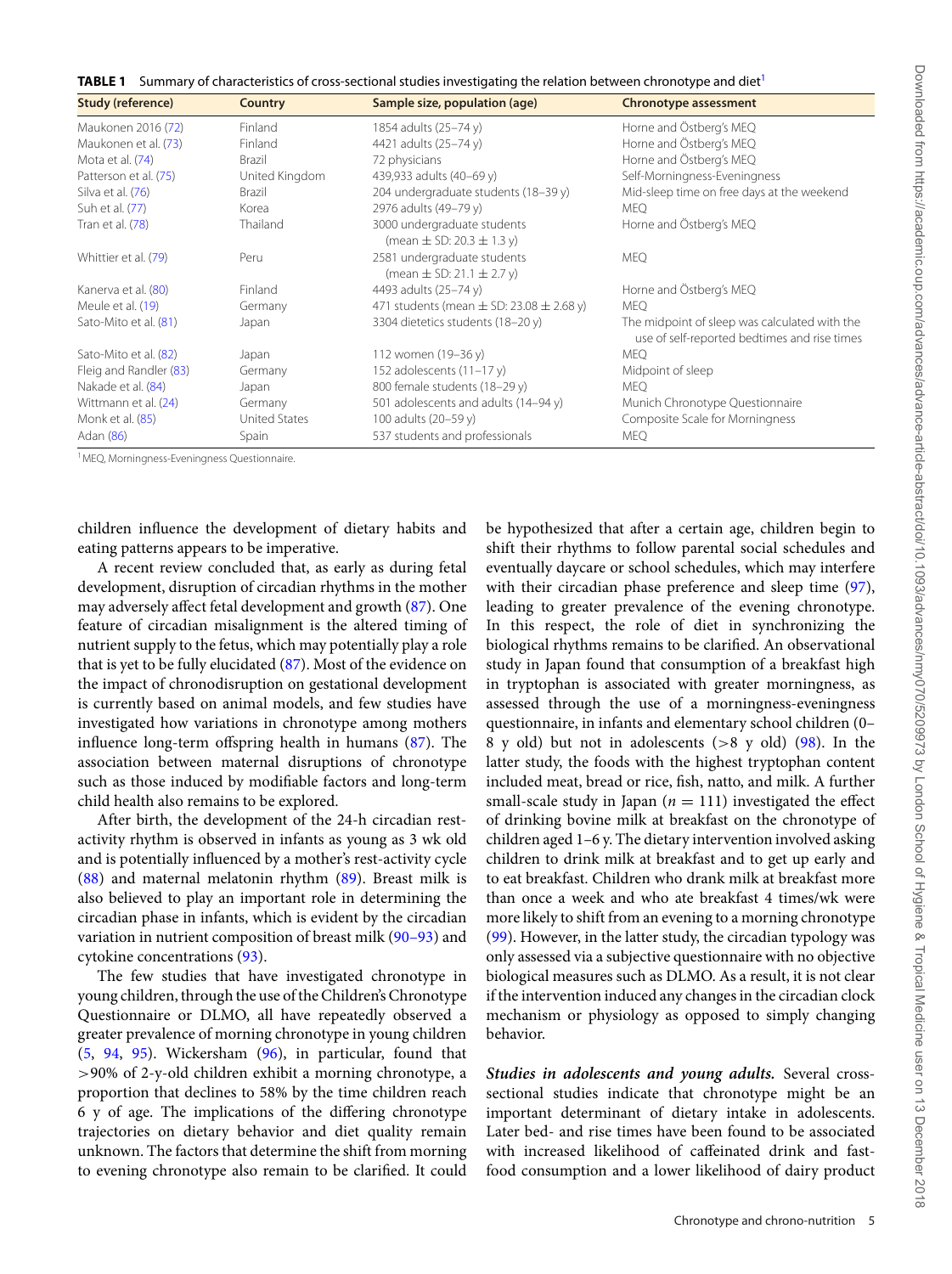<span id="page-5-0"></span>

|  |  | <b>TABLE 2</b> Summary of main findings of cross-sectional studies investigating the relation between chronotype and diet <sup>1</sup> |  |
|--|--|----------------------------------------------------------------------------------------------------------------------------------------|--|
|--|--|----------------------------------------------------------------------------------------------------------------------------------------|--|

| <b>Study (reference)</b> | <b>Dietary assessment</b>                                  | <b>Main findings</b>                                                                                                                                                                                                                                                                                                                                                                                                                                                                                                                        |
|--------------------------|------------------------------------------------------------|---------------------------------------------------------------------------------------------------------------------------------------------------------------------------------------------------------------------------------------------------------------------------------------------------------------------------------------------------------------------------------------------------------------------------------------------------------------------------------------------------------------------------------------------|
| Maukonen 2016 (72)       | 24-h food recall                                           | $\uparrow$ Eveningness $\downarrow$ energy and macronutrient intakes in morning, $\uparrow$ energy and<br>macronutrient intakes in the evening, $\uparrow$ eating occasion frequency and<br>irregularity                                                                                                                                                                                                                                                                                                                                    |
| Maukonen et al. (73)     | Validated FFQ                                              | ↑ Eveningness ↓ Baltic Sea dietary pattern score                                                                                                                                                                                                                                                                                                                                                                                                                                                                                            |
| Mota et al. (74)         | 3-nonconsecutive-day food diary                            | ↑ Eveningness ↓ sweet and vegetable intakes                                                                                                                                                                                                                                                                                                                                                                                                                                                                                                 |
| Patterson et al. (75)    | 24-h food recall                                           | Early chronotypes 1 servings of fruit and vegetables per day relative to later<br>chronotypes                                                                                                                                                                                                                                                                                                                                                                                                                                               |
| Silva et al. (76)        | 3-nonconsecutive-day food diary                            | Chronotype correlated with breakfast and lunch time. Social jetlag $\downarrow$ intake of<br>beans, cereals, and pasta and $\uparrow$ intake of dairy                                                                                                                                                                                                                                                                                                                                                                                       |
| Suh et al. (77)          | Validated semiquantitative FFQ                             | Evening types $\uparrow$ caffeinated beverages at night, $\uparrow$ heavy meals before bedtime                                                                                                                                                                                                                                                                                                                                                                                                                                              |
| Tran et al. (78)         | Nonvalidated FFO                                           | Evening types $\uparrow$ energy drinks                                                                                                                                                                                                                                                                                                                                                                                                                                                                                                      |
| Whittier et al. (79)     | Self-administered FFO                                      | Evening chronotype $\uparrow$ alcohol consumption                                                                                                                                                                                                                                                                                                                                                                                                                                                                                           |
| Kanerva et al. (80)      | Validated FFO                                              | ↓ Morningness ↑ intake of alcohol, fat, vitamin D, and sucrose, ↓ intake of<br>carbohydrates, protein, fiber, folic acid, and sodium                                                                                                                                                                                                                                                                                                                                                                                                        |
| Meule et al. (19)        | Food Cravings Questionnaire                                | More morning types than evening types have breakfast. Morning types $\downarrow$ feelings<br>of intense desire to eat in the evening compared with the morning. Food<br>deprivation was longer in evening types, particularly in the evening.                                                                                                                                                                                                                                                                                               |
| Sato-Mito et al. (81)    | Validated, self-administered diet<br>history questionnaire | Late midpoint of sleep associated with ↓ percentage energy from protein,<br>carbohydrates, potassium, calcium, magnesium, iron, zinc, vitamin A, vitamin D,<br>thiamin, folate, riboflavin, vitamin B-6, rice, vegetables, pulses, eggs, milk, and<br>milk products. Late midpoint of sleep associated with $\uparrow$ percentage energy from<br>alcohol and fat and energy-adjusted intake of noodles, confections, fat and oil,<br>and meat. Subjects with a later midpoint of sleep ate meals later and skipped<br>meals more frequently |
| Sato-Mito et al. (82)    | Validated, self-administered diet<br>history questionnaire | Evening type $\downarrow$ energy-adjusted intake of protein, calcium, magnesium, zinc,<br>vitamins (D, riboflavin, and B-6), and vegetables and $\uparrow$ intake of noodles. Later<br>midpoint of sleep ↓ energy-adjusted intake of protein, potassium, calcium,<br>magnesium, zinc, vitamins (D, riboflavin, B-6, and B-12), soy, fish, shellfish, and<br>eggs, $\uparrow$ intake of noodles, bread, and confections.                                                                                                                     |
| Fleig and Randler (83)   | Self-administered diet history<br>questionnaire            | Later bed- and rise times associated with ↑ caffeinated drinks and fast food, ↓ dairy<br>intake. Mean breakfast time at the weekend was later in late chronotypes<br>because of their later rise times.                                                                                                                                                                                                                                                                                                                                     |
| Nakade et al. (84)       | 7-d food logs                                              | Morning types $\downarrow$ alcohol and ate breakfast more regularly and earlier than evening<br>types                                                                                                                                                                                                                                                                                                                                                                                                                                       |
| Wittmann et al. (24)     | Nonvalidated questionnaire                                 | ↑ Evening chronotype ↑ stimulant consumption                                                                                                                                                                                                                                                                                                                                                                                                                                                                                                |
| Monk et al. (85)         | Consumption of stimulants<br>questionnaire                 | Morning types were more regular in their lifestyle with respect to event timing                                                                                                                                                                                                                                                                                                                                                                                                                                                             |
| Adan (86)                | 2-wk 5-item Social Rhythm Metric<br>Diary Interview        | Evening types consumed more alcohol, coffee, and cola, whereas morning types<br>consumed more tea                                                                                                                                                                                                                                                                                                                                                                                                                                           |

<span id="page-5-1"></span><sup>1</sup>↑, increased/increase in; <sup>↓</sup>, decreased/decrease in.

consumption in a small-scale cross-sectional survey of adolescents [\(83\)](#page-11-22). Several other studies have reported crosssectional associations between an evening chronotype and higher consumption of stimulants such as caffeine, energy drinks, sugar-sweetened beverages, and alcohol in adolescents [\(24\)](#page-10-3) and in college or university students [\(49,](#page-10-25) [78,](#page-11-18) [79,](#page-11-19) [84\)](#page-11-23). In another study involving students and professionals, individuals with an evening chronotype were found to consume more alcohol, coffee, and cola, whereas morning types consumed more tea [\(86\)](#page-11-25).

In addition to stimulant consumption, several studies have reported an association between an individual's chronotype and dietary intake of selected food groups, energy, macronutrients, and micronutrients. In a large-scale crosssectional study involving 3304 female dietetics students from 53 institutions in Japan, the midpoint of sleep was assessed by calculating the midpoint between self-reported bedtimes and rise times [\(81\)](#page-11-20). A late midpoint of sleep was associated with

a lower percentage of energy from protein and carbohydrates and a lower intake of rice, vegetables, pulses, eggs, and milk products [\(81\)](#page-11-20). It was, however, associated with a higher percentage of energy from alcohol and fat and higher intake of noodles, confectionery, fats and oils, and meat. In another study, individuals with an evening chronotype likewise had inadequate intakes of several minerals and vitamins including calcium, magnesium, zinc, and vitamin D, riboflavin, and vitamin B-6 [\(82\)](#page-11-21). More recently, Diederichs et al. [\(100\)](#page-12-1) defined the term "eveningness in energy intake" and found that it was associated with greater total energy intake over the day in the Dortmund Nutritional and Anthropometric Longitudinally Designed (DONALD) study and may be potentially linked to the shift in chronotype between childhood and adolescence.

Besides dietary intake, studies suggest that individuals with a morning chronotype exhibit more regular eating behavior than individuals with an evening chronotype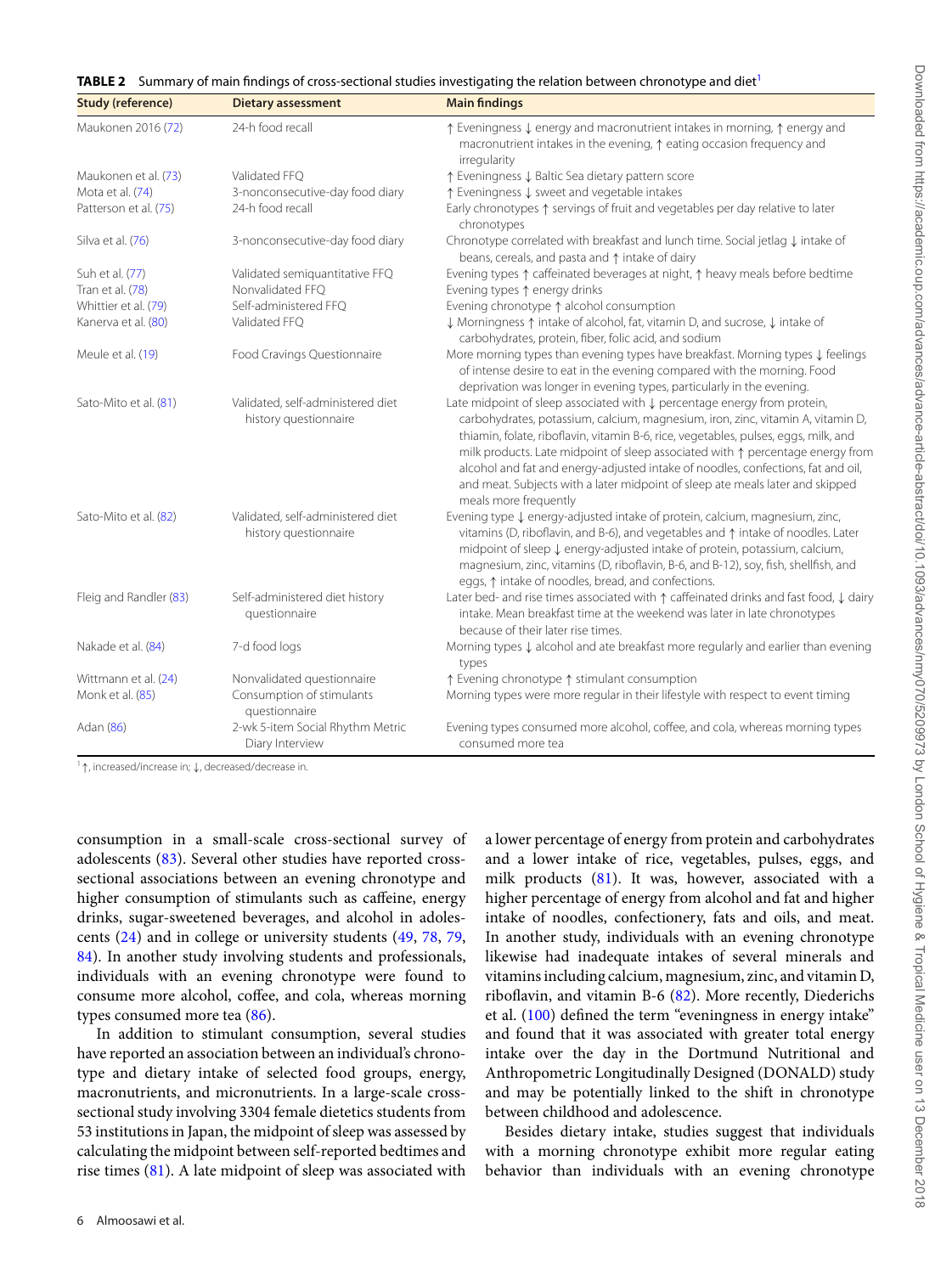[\(83,](#page-11-22) [85\)](#page-11-24). Adolescents with an evening chronotype experience greater shifts in timing of breakfast consumption between weekdays and weekends, with later awakening times during weekends corresponding to later breakfast consumption [\(20\)](#page-10-35). This irregularity in timing of eating based on an individual's chronotype has also been reported in relation to timing of lunch [\(76,](#page-11-17) [81\)](#page-11-20). Considering that dietary habits persist from adolescence into adulthood [\(101\)](#page-12-2), and that cardiometabolic disease risk factors are often formed in childhood and adolescence [\(102\)](#page-12-3), understanding how chronotype influences diet quality and eating patterns in childhood and adolescence is essential in guiding the development of dietary strategies to prevent chronic disease development. This is particularly true considering that irregularity of meal patterns has been identified as a novel risk factor for cardiometabolic disorders  $(103).$  $(103).$ 

One key limitation of the previously described studies is the cross-sectional design where associations are reported but causality is not investigated. It remains unclear whether changing an individual's behavioral chronotype might alter their physiologic chronotype or dietary intake. In a randomized crossover design study, 67 adolescents were asked to change bedtimes to create 5-night periods of sleep restriction (6.5 h in bed) compared with healthy sleep (10 h in bed induced by earlier sleep) [\(104\)](#page-12-5). Caloric intake was measured via the 24-h recall USDA Multiple Pass Method. During the intervention involving healthy sleep, adolescents with a morning chronotype were found to reduce their evening energy intake, whereas no changes in evening energy intake were seen in adolescents with an evening chronotype. The authors concluded that subsequent studies should investigate if, in adolescents with an evening type, extending sleep time by waking up later, rather than advancing bedtime, might have a greater effect on their dietary energy intake [\(104\)](#page-12-5).

*Studies in adults.* Comparable with findings in adolescents and young adults, data from the UK Biobank project demonstrate that adults with a morning chronotype consume a mean of 0.25 more servings of fruit and 0.13 more servings of vegetables/d, as assessed through the use of 24-h recalls, than do adults with an evening chronotype [\(75\)](#page-11-16). Similarly, in a random sample of the Finnish population, chronotype was assessed via a shortened version of the MEQ [\(80\)](#page-11-13). Dietary data were collected with the use of a validated FFQ. Greater eveningness, as demonstrated by lower morning-to-evening score, was associated with a lower intake of whole grains, rye, potatoes, and vegetables and roots, whereas intake of wine and chocolate was higher. Intakes of alcohol (as a percentage of total energy intake) and sucrose were also higher, whereas intakes of carbohydrates, protein, fiber, folic acid, and sodium were lower with lower morning-to-evening scores [\(80\)](#page-11-13). In the FINRISK 2007 study, the association between chronotype as assessed via the MEQ and adherence to the Baltic Sea dietary pattern was examined [\(73\)](#page-11-15). Evening types were found to have a lower adherence to the Baltic Sea dietary pattern and were more likely to be smokers, physically inactive, and have lower perceived health than other chronotypes [\(73\)](#page-11-15). In addition to studies on individual foods and dietary patterns, a recent study in Finland investigating the relation between chronotype and chrono-nutrition found that evening types reported lower energy and macronutrient intakes in the morning compared with morning types according to data collected through the use of 48-h food recalls [\(72\)](#page-11-14). By contrast, in the evening, evening types reported higher intakes of energy, sucrose, fat, and saturated fatty acids than did morning types. These differences were more pronounced in the weekends and evening types reported eating more frequently and irregularly than morning types [\(72\)](#page-11-14). Consistent with the Finnish study, one study in Japan found that adults with an evening chronotype are more likely to skip meals more frequently and to have a higher probability of watching television at breakfast, lunch, and dinner [\(81\)](#page-11-20). A further study involving 72 physicians reported that greater morningness was associated with lower consumption of sweets and vegetables as assessed via a 3-d food record and greater leisure-time physical activity [\(74\)](#page-11-11). Inverse associations between later bedtime, wake time, or midpoint of sleep and time spent in moderate-to-vigorous physical activity or sedentary behavior have been noted in other studies [\(73,](#page-11-15) [105\)](#page-12-6). Considering that adults with an evening chronotype skip breakfast more often than do individuals with a morning chronotype [\(19\)](#page-10-0), and that breakfast skipping has been related to lower physical activity in some studies [\(106\)](#page-12-7), it remains to be determined whether the observed differences in physical activity between the 2 chronotypes may also be explained by breakfast-consumption habits. Alternatively, it could be argued that modifiable factors such as physical activity and eating behavior might form part of a broader phenotype that may interact cumulatively to affect physiology.

*Studies in older adults.* Consistent with the findings in adolescents, young adults, and adults, older adults with an evening chronotype have been found to consume more caffeinated beverages at night, eat heavier meals before bedtime, have irregular sleep-wake schedules, and nap more frequently [\(77\)](#page-11-12). Interestingly, Suh et al. [\(77\)](#page-11-12) reported specific sociodemographic factors that were associated with the evening chronotype. In particular, elderly individuals with an evening chronotype were more likely to be current smokers, have more sleep disturbances, engage in more sleepinterfering behaviors (i.e., evening caffeine or alcohol consumption, heavy meals before bedtime), and to have lower physical activity [\(77\)](#page-11-12), emphasizing once more the need to understand the clustering of different lifestyle behaviors. To our knowledge, this is the only study that has investigated the impact of chronotype on diet in the elderly. The association between sleep disturbances and chronotype warrants investigation given that a recent analysis of the Newcastle 85+ study found that abnormal sleep-wake patterns are related to cognitive impairment, disability, depression, and arthritis [\(107\)](#page-12-8), and given that a further randomized controlled trial study demonstrated that consumption of a tryptophan-rich breakfast could improve sleep in the elderly [\(18\)](#page-9-11).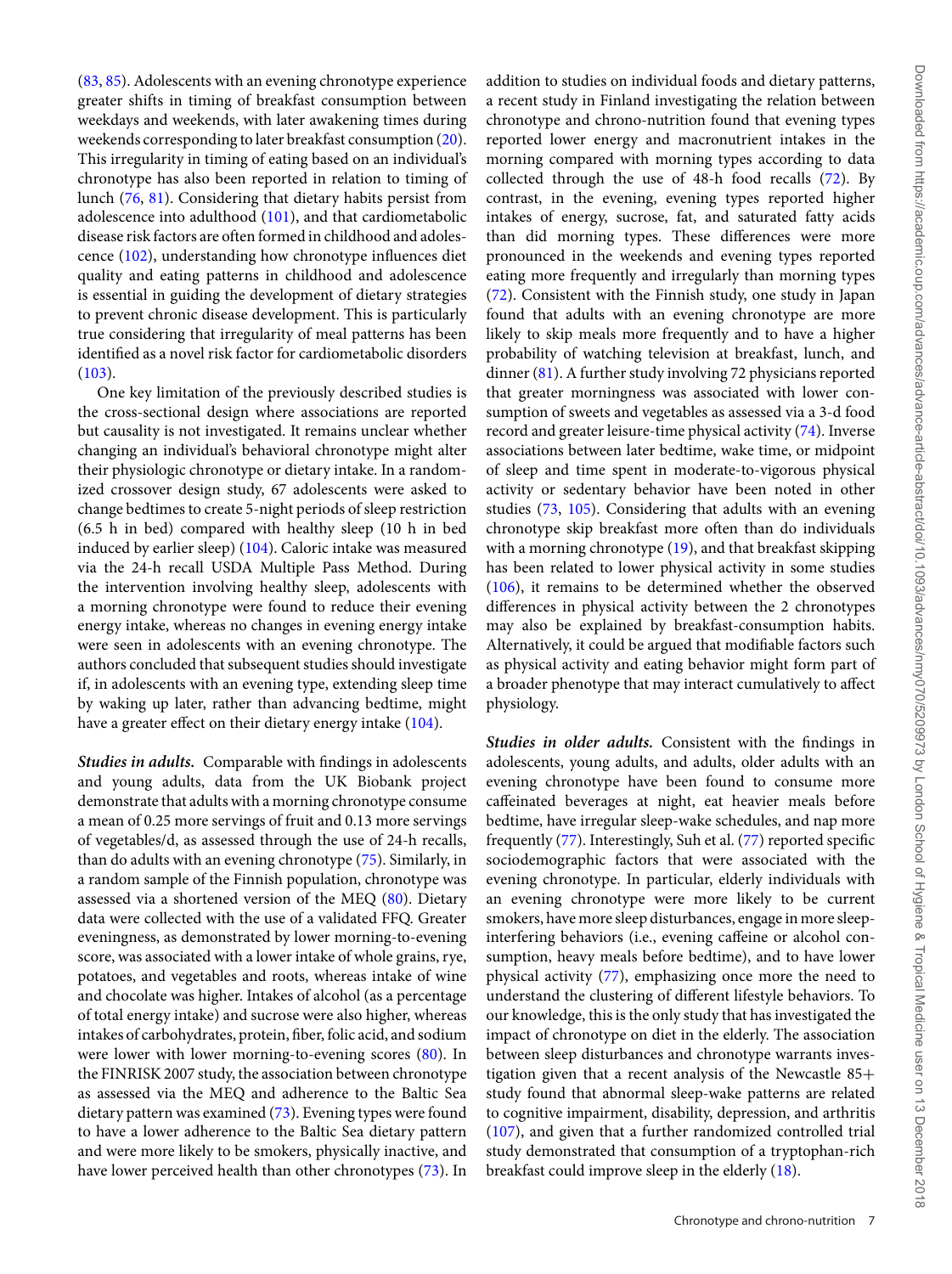to be a risk factor for the development of cardiovascular diseases [\(108\)](#page-12-9). Most of this evidence is derived from studies on different models of shift work, which found that shift workers working during their circadian night are more likely to develop metabolic disturbances [\(109\)](#page-12-10). This evidence has been replicated in animal models of shift work, recently reviewed [\(110\)](#page-12-11), as well as in human interventions involving experimentally induced circadian misalignment [\(111,](#page-12-12) [112\)](#page-12-13). More recent research findings suggest that mild circadian misalignment, experienced as minor shifts between the sleep-awake cycle in non–shift workers, is also detrimental to health [\(50,](#page-10-26) [113\)](#page-12-14). For instance, data from the German MONICA/KORA Myocardial Infarction Registry indicated that specific high-risk subgroups of the population, particularly men, experience a higher risk of acute myocardial infarction during transitions to and from daylight saving time [\(114\)](#page-12-15). Although chronotype was not assessed in that study, the authors argued that men are more likely to have an evening chronotype and accumulate sleep debt during the time transition, which may lead to acute myocardial infarction. More recent data from the UK Biobank Project have demonstrated that short sleep duration in adults, particularly in those with a late chronotype, is associated with a greater tendency to engage in behaviors related to cardiovascular risk, including smoking, low intake of fruit and vegetables, and sedentary behavior [\(75\)](#page-11-16). An adverse impact of time transitions on sleep has also been reported in adolescents with an evening chronotype [\(115\)](#page-12-16).

It is known that cerebrovascular and cardiovascular events exhibit a bimodal pattern [\(116\)](#page-12-17). Strokes, for instance, follow a circadian rhythm with a major morning peak and a secondary early evening peak. This circadian rhythm is believed to reflect the circadian rhythms of vascular tone, coagulative balance, and blood pressure and may be affected by the temporal patterns of exogenous factors such as eating behavior and physical activity [\(116\)](#page-12-17). Because chronotype is a determinant of the bimodality of sleep-awake and fastingfeeding cycles, researchers hypothesized that chronotype may correlate with cerebrovascular and cardiovascular disease risk [\(12,](#page-9-4) [13\)](#page-9-5). In relation to cerebrovascular events, only 1 small-scale study ( $n = 56$ ) has been conducted so far on stroke, wherein no association between chronotype and stroke incidence was observed, although alterations in chronotype were reported after stroke [\(12\)](#page-9-4). In relation to cardiovascular risk factors, the evidence appears to be more consistent. In a larger cross-sectional analysis of the national FINRISK 2007 study, which included a representative sample of the Finnish population aged 25–74 y  $(n = 6258)$ , individuals with an evening type had 1.3-fold greater odds of arterial hypertension, a faster resting heart rate, and a lower systolic blood pressure, serum total cholesterol, and LDL cholesterol than morning types [\(13\)](#page-9-5). These associations occurred independently of sleep duration and sufficiency [\(13\)](#page-9-5). These findings are partially consistent with findings from another small-scale German study (*n* <sup>=</sup> 55), wherein

individuals with an evening chronotype had lower heart rate variability but higher systolic blood pressure than did morning types [\(117\)](#page-12-18). Evening chronotype has also been related to lower HDL-cholesterol concentrations [\(118\)](#page-12-19). Taken together, this evidence implies that chronotype may modulate physiologic processes linked to cardiovascular health, including heart rate, blood pressure, and blood lipid concentrations. The molecular basis of such associations warrants further investigation and may potentially be mediated by lifestyle factors including diet. Moreover, given the limited research in this area, it remains to be determined if variations in chronotype during childhood or adolescence could influence trajectories of cardiovascular disease risk factors later in life, and whether this effect could be modulated by timing of eating among other components of chrono-nutrition.

# **Chronotype, glucose metabolism, and type 2 diabetes**

Glucose metabolism is another example of a physiologic process that follows a circadian rhythm. In humans, glucose tolerance generally declines over the course of the day, reaching a nadir in the evening. This circadian rhythmicity of glucose metabolism arises as a consequence of changes in glucose utilization, insulin sensitivity, and insulin secretion based on the time of day [\(119\)](#page-12-20). Different forms of shift work are reported to induce multiple forms of circadian misalignment, which are believed to underlie the observed raised postprandial glucose [\(120\)](#page-12-21) and insulin concentrations in shift workers  $(121)$ , as well as the increased risk of impaired glucose tolerance [\(122\)](#page-12-23) and type 2 diabetes observed in epidemiologic studies  $(81)$ . A recent meta-analysis of 12 observational studies found that among different types of shift work, rotating shift work is associated with increased risk of type 2 diabetes [\(123\)](#page-12-24). In experimental studies, a combination of circadian misalignment and sleep restriction has been shown to reduce insulin sensitivity [\(124\)](#page-12-25), increase inflammation [\(112\)](#page-12-13), and impair glucose tolerance [\(125\)](#page-12-26). In one particular study, circadian misalignment led some subjects to exhibit postprandial glucose responses akin to the range observed in prediabetes [\(111\)](#page-12-12). Together, such findings imply that circadian misalignment may predispose individuals to the development of type 2 diabetes.

Indeed, in the FINRISK 2007 study, individuals with an evening chronotype had 2.5-fold greater odds of type 2 diabetes than individuals with a morning chronotype [\(13\)](#page-9-5). Likewise, in the Korean Genome and Epidemiology Study, evening chronotype, compared with morning chronotype, was associated with a higher prevalence of diabetes and metabolic syndrome after adjustment for age, sex, smoking, alcohol, exercise, occupation, sleep duration, and medications for hypertension, diabetes, and dyslipidemia, and in addition, after adjustment for BMI in the analysis on diabetes [\(11\)](#page-9-3). Interestingly, in the latter study, sex differences in the association were evident, wherein evening chronotype was related to diabetes in men and to metabolic syndrome in women [\(11\)](#page-9-3).

Besides possible associations with type 2 diabetes development, chronotype has been related to glycemic control in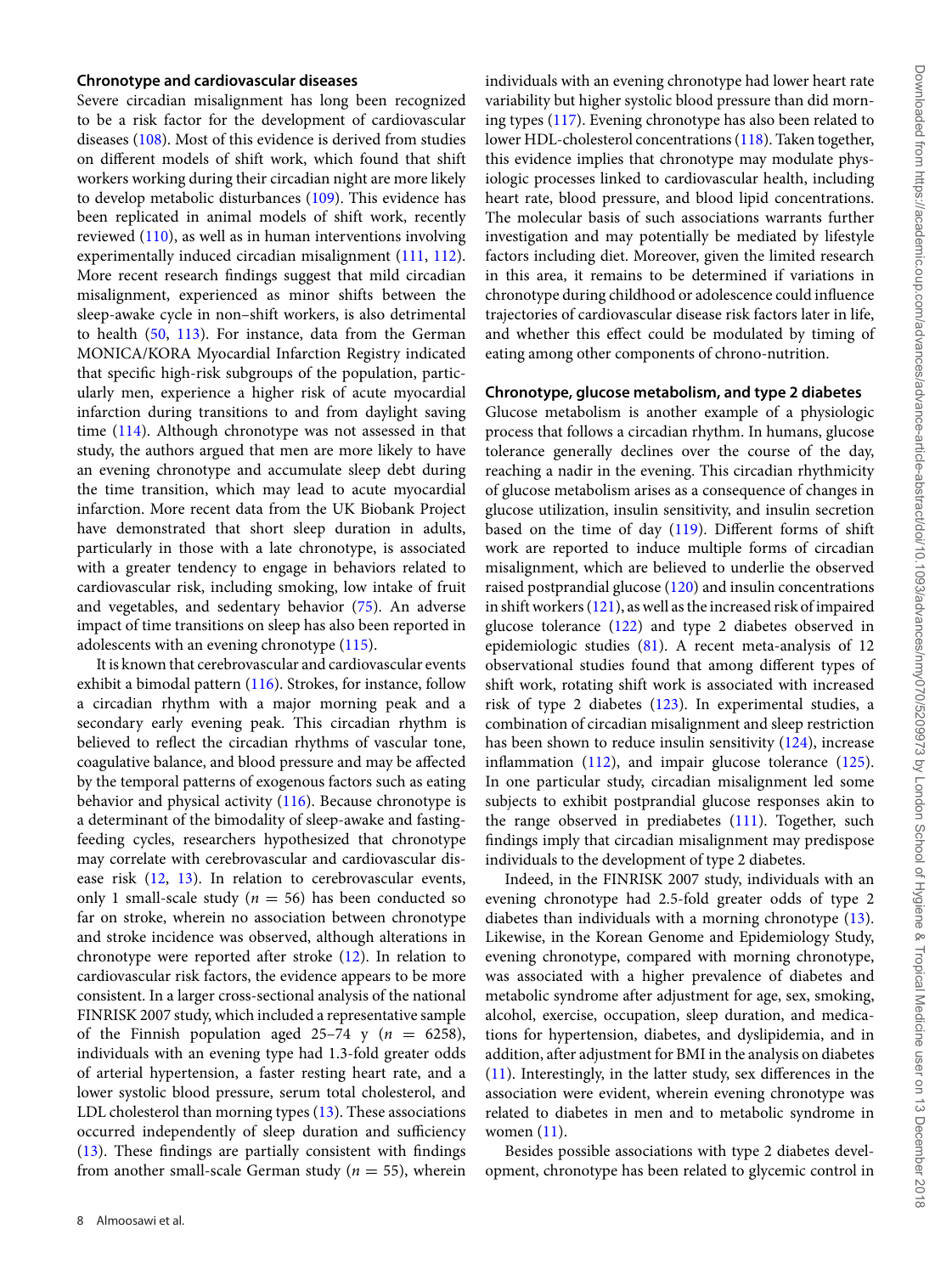individuals with diabetes. In a study in 210 patients with type 2 diabetes who were non–shift workers, patients completed an interview and questionnaires on diabetes history, habitual sleep duration, and sleep timing [\(126\)](#page-12-27). Chronotype was assessed with the use of the Composite Score of Morningness and with the use of mid-sleep time on free days. Later bedtime on weekends was related to both shorter sleep duration and poorer glycemic control [\(126\)](#page-12-27).

The mechanisms underlying the association between chronotype and disturbances in glucose metabolism need to be elucidated, but are likely to be multifactorial. For instance, experimental sleep loss, such as induced by circadian misalignment and social jet lag, reduces insulin sensitivity and induces inflammation [\(127\)](#page-12-28), which may, in turn, modulate insulin sensitivity [\(128\)](#page-12-29) and is a risk factor for cardiometabolic disturbance [\(129\)](#page-12-30). Chronotype may also affect dietary intake and eating patterns, which could in the short term influence glucose metabolism and potentially in the long term lead to type 2 diabetes and the metabolic syndrome [\(130,](#page-12-31) [131\)](#page-12-32). More recently, variants of circadian clock genes associated with chronotype and sleep homeostasis have been linked to glucose metabolism [\(132\)](#page-12-33), potentially pointing towards the existence of an underlying network between circadian clocks, chronotype, and glucose homeostasis.

Differences in dietary habits between type 2 diabetes patients with a morning as opposed to an evening chronotype have been observed. Accordingly, in a study involving 194 non–shift-working type 2 diabetes patients attending outpatient clinics, data on sleep timing were collected and midpoint of sleep on free days was selected as an indicator of chronotype [\(21\)](#page-10-36). Data on breakfast skipping and diet were collected with the use of 24-h dietary recall, whereas glycated hemoglobin (HbA1c) values were obtained from medical records. Overall, 22 (11.3%) type 2 diabetes patients reported skipping breakfast. Those individuals were found to have significantly higher HbA1c concentrations, higher BMI, and later midpoint of sleep than breakfast eaters. Breakfast skipping was related to higher HbA1c values, even after adjusting for age, sex, race, BMI, number of diabetes complications, insulin use, depressive symptoms, perceived sleep debt, and percentage of daily caloric intake at dinner. The authors concluded that breakfast skipping is related to having a later chronotype and that the relation between breakfast skipping and HbA1c is mediated by chronotype [\(21\)](#page-10-36). In an earlier study, later chronotype and having a large dinner were associated with poorer glycemic control independently of sleep disturbances [\(133\)](#page-12-34). Whether similar findings could be observed in prediabetes remains to be clarified.

### **Recommendations**

In this review, the applicability of various methodologies to assess chronotype in the context of epidemiology was evaluated, alongside the current epidemiologic evidence of the relation between chronotype, dietary intake, and cardiometabolic health.

In relation to chronotype assessment, the applicability of the different methodologies used to assess chronotype remains to be established. It was evident that the use of subjective questionnaires is a common practice in epidemiologic studies. To this end, the MCTQ is known to provide data on social jet lag and has been reported to correlate better than the MEQ with biological measures such as DLMO in one study  $(34)$  but not in another [\(26\)](#page-10-5). Subsequently, further work is required to assess the correlation between the MCTQ or MEQ and DLMO in large-scale studies. An objective measure of the internal circadian phase might still be necessary to test hypotheses concerning how chronotype influences dietary intake and modifies, confounds, or mediates the relation between timing of energy or nutrient intake and health. In this respect, existing research on metabolomics and transcriptomics or the use of noninvasive methods of measuring circadian phase warrants further investigation [\(29–31\)](#page-10-8).

As for determinants, a number of nonmodifiable and modifiable factors influencing chronotype were identified. These determinants include genetic factors and environmental factors such as cultural influences, urban lifestyle, environmental factors, family, and social schedules. These factors were selected based on their impact on dietary behavior and should, as such, be considered as potential confounders when examining the association between chronotype and diet. What remains to be clarified are the relative contribution of each of these determinants to chronotype and how the interaction between these different factors affects chronotype over various stages of the life course. Given the cross-sectional nature of most studies, the direction of the causal pathway also remains to be determined. For instance, whether individuals with an evening type generally prefer working night shifts or whether working schedules impose and dictate the circadian typology of an individual. These factors are summarized within [Figure 1,](#page-2-0) which provides a framework for epidemiologic studies investigating the relation between chronotype, chrono-nutrition, and cardiometabolic health outcomes.

A similar point emerges in epidemiologic evidence, wherein most of the evidence of the association between chronotype and diet, or chronotype and cardiometabolic health, is based on cross-sectional studies that do not permit identification of cause and effect or temporality of associations. Studies were also limited by the unrepresentativeness of the samples, mainly due to the small sample size, by selection bias, and by other inherent biases of observational studies. This is not to mention the limited evidence in specific population subgroups such as infants, older adults, and those at risk of developing cardiovascular diseases or type 2 diabetes. Dietary assessment methods varied, with most studies using either FFQs or 24-h food recalls, which either do not capture the timing of consumption or do not permit assessment of the variability in intake between different days. The latter are key issues considering that timing of macronutrient intake has been shown to affect the circadian clock in rodent models, with little data from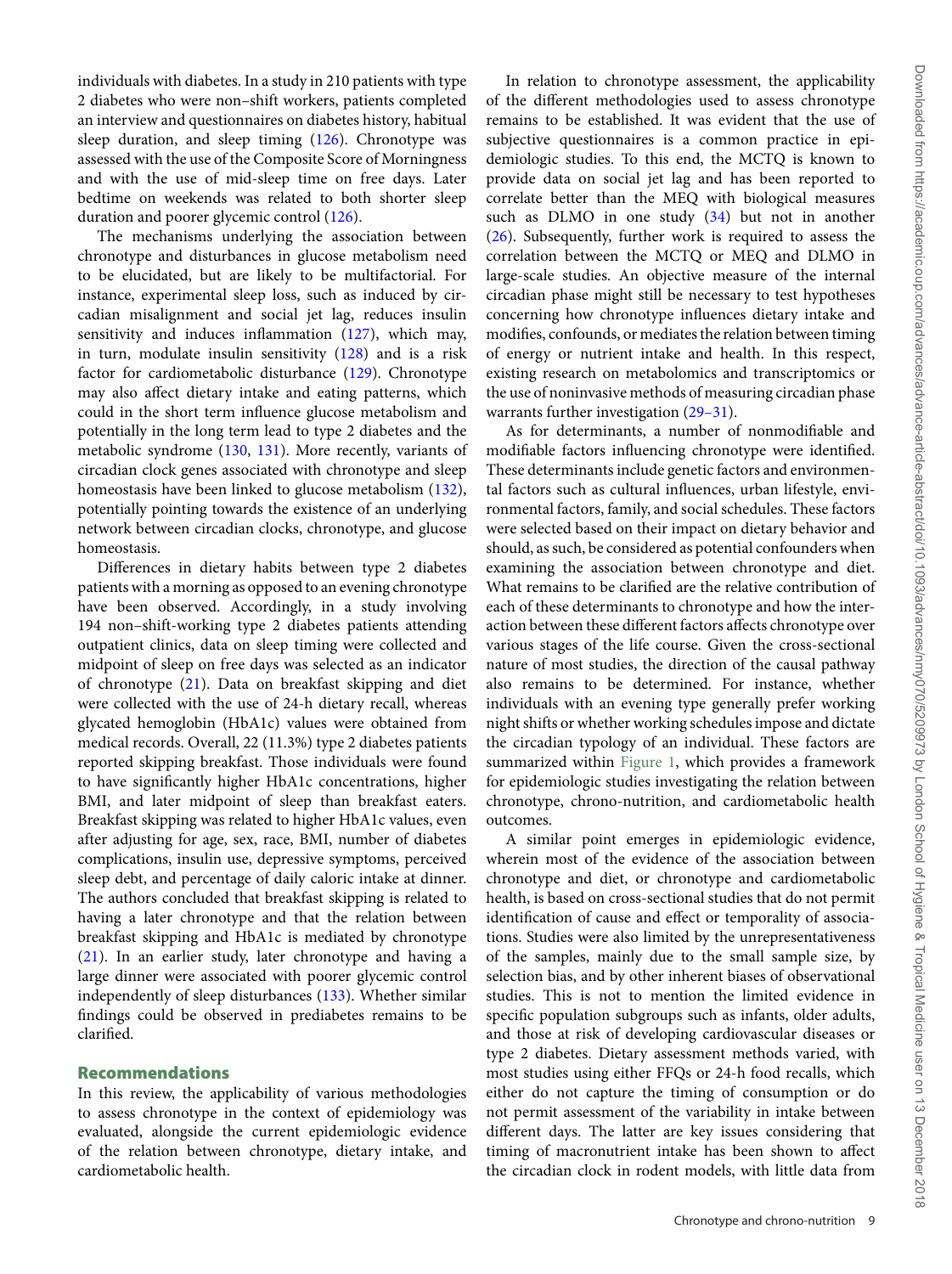human studies [\(16,](#page-9-9) [134\)](#page-12-35). Thus, in addition to studying relations with overall diet, it is imperative that surveys and cohort studies adopt dietary assessment methods that permit capturing the temporal aspects of energy and nutrient intake. In this respect, novel advances in the use of technologybased dietary assessment may provide opportunities to better capture the various dimensions of chrono-nutrition [\(135\)](#page-12-36).

A further limitation is that none of the studies cited herein assessed the context within which foods are consumed at different time points, to identify if there are associations between the socioenvironmental factors and consumption of specific nutrients at a given eating occasion. The implication is that further studies are needed involving population-based samples, more appropriate dietary assessment methods, and more advanced statistical analyses that permit capturing of temporal trends of energy and nutrient intake. The latter is important considering that chronotype may not only influence specific aspects of overall food, energy, and macronutrient intake but might also be related to different dimensions of eating patterns including the timing, frequency, and regularity of meals. Understanding how chronotype influences or is influenced by diet and eating patterns is essential in guiding the development of appropriate dietary strategies to prevent chronic disease development. This is particularly true considering that no study has examined whether chronotype could affect the association between diet and cardiometabolic health across various stages of the life course.

## **Conclusions**

In conclusion, scientific evidence is providing increasing insight into the relation between chronotype, diet, and cardiometabolic health. Overall, cross-sectional studies suggest that evening chronotype is associated with lower intake of fruits and vegetables and higher intake of energy drinks, alcoholic, sugary, and caffeinated beverages, as well as higher energy intake from fat. A limited number of observational studies also demonstrate that evening chronotype is potentially related to changes in timing of food intake, irregular eating, and meal skipping, particularly breakfast skipping. However, further research on the best methods to assess chronotype is required to consolidate the research fields of chronobiology and chrono-nutrition and to examine how chronotype may affect the association between chrononutrition and long-term cardiometabolic health. The latter will potentially guide the development of health-promotion strategies aimed at preventing and treating chronic diseases based on an individual's chronotype.

### **Acknowledgments**

The authors' responsibilities were as follows—SA: conceptualized the review, conducted the literature search, and wrote the manuscript; SV: developed the search strategies and critically reviewed the manuscript; SV, FG, LGK, RMVD, CD, and TV: supported the review process; FG: provided critical interpretation of in vitro studies and assisted in writing the manuscript; LGK: contributed to the writing of the manuscript; LGK and JDJ: provided critical interpretation of the data and reviewed the manuscript; LP: assisted in the review and write-up of the epidemiologic components of the review and development of recommendations for future research; JDJ: assisted in the development of concepts; RMVD and CD: provided critical input into the interpretation of data and revision of the manuscript; TV: provided critical interpretation of dietary data; and all authors: read and approved the final manuscript.

### <span id="page-9-0"></span>**References**

- 1. Almoosawi S, Vingeliene S, Karagounis LG, Pot GK. Chrono-nutrition: a review of current evidence from observational studies on global trends in time-of-day of energy intake and its association with obesity. Proc Nutr Soc 2016;75(4):487–500.
- <span id="page-9-7"></span>2. Johnston JD, Ordovas JM, Scheer FA, Turek FW. Circadian rhythms, metabolism, and chrononutrition in rodents and humans. Adv Nutr 2016;7(2):399–406.
- 3. Bedrosian TA, Fonken LK, Nelson RJ. Endocrine effects of circadian disruption. Annu Rev Physiol 2016;78:109–31.
- 4. St-Onge M-P, Ard J, Baskin ML, Chiuve SE, Johnson HM, Kris-Etherton P, Varady K. Meal timing and frequency: implications for cardiovascular disease prevention: a scientific statement from the American Heart Association. Circulation 2017;135(9):e96–121.
- <span id="page-9-1"></span>5. Roenneberg T, Kuehnle T, Pramstaller PP, Ricken J, Havel M, Guth A, Merrow M. A marker for the end of adolescence. Curr Biol 2004;14(24):R1038–9.
- <span id="page-9-14"></span>6. Allebrandt KV, Roenneberg T. The search for circadian clock components in humans: new perspectives for association studies. Braz J Med Biol Res 2008;41(8):716–21.
- 7. Gottlieb DJ, Hek K, Chen TH, Watson NF, Eiriksdottir G, Byrne EM, Cornelis M, Warby SC, Bandinelli S, Cherkas L, et al. Novel loci associated with usual sleep duration: the CHARGE Consortium genome-wide association study. Mol Psychiatry 2015;20(10):1232–9.
- <span id="page-9-12"></span>8. Di Milia L, Adan A, Natale V, Randler C. Reviewing the psychometric properties of contemporary circadian typology measures. Chronobiol Int 2013;30(10):1261–71.
- <span id="page-9-13"></span>9. Levandovski R, Sasso E, Hidalgo MP. Chronotype: a review of the advances, limits and applicability of the main instruments used in the literature to assess human phenotype. Trends Psychiatry Psychother 2013;35:3–11.
- <span id="page-9-2"></span>10. Lack LC, Bailey ME, Lovato N, Wright HR. Chronotype differences in circadian rhythms of temperature, melatonin, and sleepiness as measured in a modified constant routine protocol. Nat Sci Sleep 2009;1:1–8.
- <span id="page-9-3"></span>11. Yu JH, Yun C-H, Ahn JH, Suh S, Cho HJ, Lee SK, Yoo HJ, Seo JA, Kim SG, Choi KM, et al. Evening chronotype is associated with metabolic disorders and body composition in middle-aged adults. J Clin Endocrinol Metab 2015;100(4):1494–502.
- <span id="page-9-4"></span>12. Kantermann T, Meisel A, Fitzthum K, Penzel T, Fietze I, Ulm L. Changes in chronotype after stroke: a pilot study. Front Neurol 2014;5:287.
- <span id="page-9-5"></span>13. Merikanto I, Lahti T, Puolijoki H, Vanhala M, Peltonen M, Laatikainen T, Vartiainen E, Salomaa V, Kronholm E, Partonen T. Associations of chronotype and sleep with cardiovascular diseases and type 2 diabetes. Chronobiol Int 2013;30(4):470–7.
- <span id="page-9-6"></span>14. Stephan FK. The "other" circadian system: food as a Zeitgeber. J Biol Rhythms 2002;17(4):284–92.
- <span id="page-9-8"></span>15. Wehrens SMT, Christou S, Isherwood C, Middleton B, Gibbs MA, Archer SN, Skene DJ, Johnston JD. Meal timing regulates the human circadian system. Curr Biol 2017;27(12):1768–75. e3.
- <span id="page-9-9"></span>16. Oike H. Modulation of circadian clocks by nutrients and food factors. Biosci Biotechnol Biochem 2017;81(5):863–70.
- <span id="page-9-10"></span>17. Mendoza J. Circadian clocks: setting time by food. J Neuroendocrinol 2007;19(2):127–37.
- <span id="page-9-11"></span>18. Bravo R, Matito S, Cubero J, Paredes S, Franco L, Rivero M, Rodríguez A, Barriga C. Tryptophan-enriched cereal intake improves nocturnal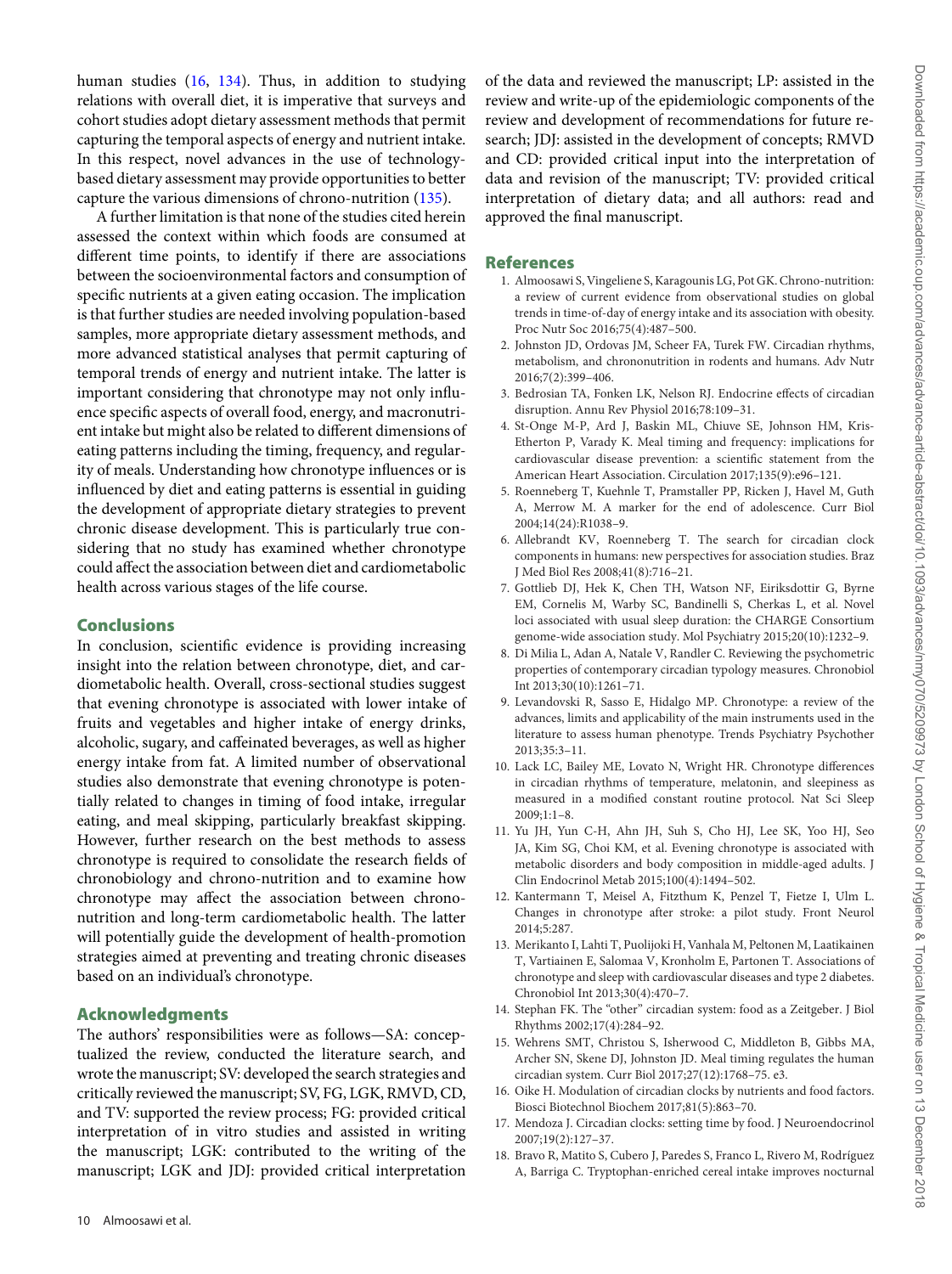sleep, melatonin, serotonin, and total antioxidant capacity levels and mood in elderly humans. Age 2013;35(4):1277–85.

- <span id="page-10-0"></span>19. Meule A, Roeser K, Randler C, Kübler A. Skipping breakfast: morningness-eveningness preference is differentially related to state and trait food cravings. Eat Weight Disord 2012;17(4):e304–8.
- <span id="page-10-35"></span>20. Randler C, Schaal S. Morningness-eveningness, habitual sleep-wake variables and cortisol level. Biol Psychol 2010;85(1):14–18.
- <span id="page-10-36"></span>21. Reutrakul S, Hood MM, Crowley SJ, Morgan MK, Teodori M, Knutson KL. The relationship between breakfast skipping, chronotype, and glycemic control in type 2 diabetes. Chronobiol Int 2014;31(1):64–71.
- <span id="page-10-1"></span>22. Dashti HS, Scheer FAJL, Jacques PF, Lamon-Fava S, Ordovas JM. Short sleep duration and dietary intake: epidemiological evidence, mechanisms, and health implications. Adv Nutr 2015;6(6):648–59.
- <span id="page-10-2"></span>23. Amoutzopoulos B, Steer T, Roberts C, Cade J, Boushey C, Collins C, Trolle E, De Boer E, Ziauddeen N, van Rossum C. Traditional methods *v*. new technologies – dilemmas for dietary assessment in large-scale nutrition surveys and studies: a report following an international panel discussion at the 9th International Conference on Diet and Activity Methods (ICDAM9), Brisbane, 3 September 2015. J Nutr Sci 2018;7:e11.
- <span id="page-10-3"></span>24. Wittmann M, Dinich J, Merrow M, Roenneberg T. Social jetlag: misalignment of biological and social time. Chronobiol Int 2006;23(1– 2):497–509.
- <span id="page-10-4"></span>25. Mohawk JA, Green CB, Takahashi JS. Central and peripheral circadian clocks in mammals. Annu Rev Neurosci 2012;35:445–62.
- <span id="page-10-5"></span>26. Kantermann T, Sung H, Burgess HJ. Comparing the Morningness-Eveningness Questionnaire and Munich ChronoType Questionnaire to the Dim Light Melatonin Onset. J Biol Rhythms 2015;30(5):449–53.
- <span id="page-10-6"></span>27. Mirick DK, Davis S. Melatonin as a biomarker of circadian dysregulation. Cancer Epidemiol Biomarkers Prev 2008;17(12):3306– 13.
- <span id="page-10-7"></span>28. Benloucif S, Burgess HJ, Klerman EB, Lewy AJ, Middleton B, Murphy PJ, Parry BL, Revell VL. Measuring melatonin in humans. J Clin Sleep Med 2008;4(1):66–9.
- <span id="page-10-8"></span>29. Kasukawa T, Sugimoto M, Hida A, Minami Y, Mori M, Honma S, Honma K, Mishima K, Soga T, Ueda HR. Human blood metabolite timetable indicates internal body time. Proc Natl Acad Sci USA 2012;109(37):15036–41.
- <span id="page-10-9"></span>30. Laing EE, Moller-Levet CS, Poh N, Santhi N, Archer SN, Dijk DJ. Blood transcriptome based biomarkers for human circadian phase. eLife 2017;6:e20214.
- <span id="page-10-10"></span>31. Ortiz-Tudela E, Martinez-Nicolas A, Campos M, Rol MA, Madrid JA. A new integrated variable based on thermometry, actimetry and body position (TAP) to evaluate circadian system status in humans. PLoS Comput Biol 2010;6(11):e1000996.
- <span id="page-10-11"></span>32. Randler C, Diaz-Morales JF, Rahafar A, Vollmer C. Morningnesseveningness and amplitude - development and validation of an improved composite scale to measure circadian preference and stability (MESSi). Chronobiol Int 2016;33(7):832–48.
- <span id="page-10-12"></span>33. Zavada A, Gordijn MC, Beersma DG, Daan S, Roenneberg T. Comparison of the Munich Chronotype Questionnaire with the Horne-Östberg's Morningness-Eveningness Score. Chronobiol Int 2005;22(2):267–78.
- <span id="page-10-13"></span>34. Kitamura S, Hida A, Aritake S, Higuchi S, Enomoto M, Kato M, Vetter C, Roenneberg T, Mishima K. Validity of the Japanese version of the Munich ChronoType Questionnaire. Chronobiol Int 2014;31(7):845– 50.
- <span id="page-10-14"></span>35. Turco M, Corrias M, Chiaromanni F, Bano M, Salamanca M, Caccin L, Merkel C, Amodio P, Romualdi C, De Pitta C, et al. The self-morningness/eveningness (Self-ME): an extremely concise and totally subjective assessment of diurnal preference. Chronobiol Int 2015;32(9):1192–200.
- <span id="page-10-15"></span>36. von Schantz M. Phenotypic effects of genetic variability in human clock genes on circadian and sleep parameters. J Genet 2008;87(5):513–19.
- <span id="page-10-16"></span>37. Jones CR, Campbell SS, Zone SE, Cooper F, DeSano A, Murphy PJ, Jones B, Czajkowski L, Ptacek LJ. Familial advanced sleep-phase syndrome: a short-period circadian rhythm variant in humans. Nat Med 1999;5(9):1062–5.
- <span id="page-10-17"></span>38. Toh KL, Jones CR, He Y, Eide EJ, Hinz WA, Virshup DM, Ptacek LJ, Fu YH. An hPer2 phosphorylation site mutation in familial advanced sleep phase syndrome. Science 2001;291(5506):1040–3.
- <span id="page-10-18"></span>39. Xu Y, Padiath QS, Shapiro RE, Jones CR, Wu SC, Saigoh N, Saigoh K, Ptacek LJ, Fu YH. Functional consequences of a CKIdelta mutation causing familial advanced sleep phase syndrome. Nature 2005;434(7033):640–4.
- <span id="page-10-19"></span>40. Hu Y, Shmygelska A, Tran D, Eriksson N, Tung JY, Hinds DA. GWAS of 89,283 individuals identifies genetic variants associated with self-reporting of being a morning person. Nat Commun 2016;7: 10448.
- 41. Allebrandt KV, Teder-Laving M, Akyol M, Pichler I, Muller-Myhsok B, Pramstaller P, Merrow M, Meitinger T, Metspalu A, Roenneberg T. CLOCK gene variants associate with sleep duration in two independent populations. Biol Psychiatry 2010;67(11):1040–7.
- 42. Jones SE, Tyrrell J, Wood AR, Beaumont RN, Ruth KS, Tuke MA, Yaghootkar H, Hu Y, Teder-Laving M, Hayward C, et al. Genome-wide association analyses in 128,266 individuals identifies new morningness and sleep duration loci. PLoS Genet 2016;12(8):e1006125.
- 43. Lane JM, Vlasac I, Anderson SG, Kyle SD, Dixon WG, Bechtold DA, Gill S, Little MA, Luik A, Loudon A, et al. Genome-wide association analysis identifies novel loci for chronotype in 100,420 individuals from the UK Biobank. Nat Commun 2016;7:10889.
- <span id="page-10-20"></span>44. Goel N, Basner M, Rao H, Dinges DF. Circadian rhythms, sleep deprivation, and human performance. Prog Mol Biol Transl Sci 2013;119:155–90.
- <span id="page-10-21"></span>45. Smith MR, Burgess HJ, Fogg LF, Eastman CI. Racial differences in the human endogenous circadian period. PLoS One 2009;4(6):e6014.
- <span id="page-10-22"></span>46. Malone SK, Patterson F, Lu Y, Lozano A, Hanlon A. Ethnic differences in sleep duration and morning-evening type in a population sample. Chronobiol Int 2016;33(1):10–21.
- <span id="page-10-23"></span>47. Jackson CL, Hu FB, Redline S, Williams DR, Mattei J, Kawachi I. Racial/ethnic disparities in short sleep duration by occupation: the contribution of immigrant status. Soc Sci Med 2014;118:71–9.
- <span id="page-10-24"></span>48. Lehnkering H, Siegmund R. Influence of chronotype, season, and sex of subject on sleep behavior of young adults. Chronobiol Int 2007;24(5):875–88.
- <span id="page-10-25"></span>49. Leonhard C, Randler C. In sync with the family: children and partners influence the sleep-wake circadian rhythm and social habits of women. Chronobiol Int 2009;26(3):510–25.
- <span id="page-10-26"></span>50. Roenneberg T, Allebrandt KV, Merrow M, Vetter C. Social jetlag and obesity. Curr Biol 2012;22(10):939–43.
- <span id="page-10-27"></span>51. Jankowski KS. Composite Scale of Morningness: psychometric properties, validity with Munich ChronoType Questionnaire and age/sex differences in Poland. Eur Psychiatry 2015;30(1):166–71.
- <span id="page-10-28"></span>52. Carrier J, Monk TH, Buysse DJ, Kupfer DJ. Sleep and morningnesseveningness in the 'middle' years of life (20-59 y). J Sleep Res 1997;6(4):230–7.
- <span id="page-10-29"></span>53. Takeuchi H, Inoue M, Watanabe N, Yamashita Y, Hamada M, Kadota G, Harada T. Parental enforcement of bedtime during childhood modulates preference of Japanese junior high school students for eveningness chronotype. Chronobiol Int 2001;18(5):823–9.
- <span id="page-10-30"></span>54. Chen C-Y, Logan RW, Ma T, Lewis DA, Tseng GC, Sibille E, McClung CA. Effects of aging on circadian patterns of gene expression in the human prefrontal cortex. Proc Natl Acad Sci USA 2016;113(1): 206–11.
- <span id="page-10-31"></span>55. Miguel M, Oliveira VC, Pereira D, Pedrazzoli M. Detecting chronotype differences associated to latitude: a comparison between Horne– Östberg and Munich Chronotype questionnaires. Ann Hum Biol 2014;41(2):105–8.
- <span id="page-10-32"></span>56. Randler C. Morningness-eveningness comparison in adolescents from different countries around the world. Chronobiol Int 2008;25(6): 1017–28.
- <span id="page-10-33"></span>57. Randler C, Prokop P, Sahu S, Haldar P. Cross-cultural comparison of seven morningness and sleep-wake measures from Germany, India and Slovakia. Int J Psychol 2015;50(4):279–87.
- <span id="page-10-34"></span>58. Horzum MB, Randler C, Masal E, Besoluk S, Onder I, Vollmer C. Morningness–eveningness and the environment hypothesis – a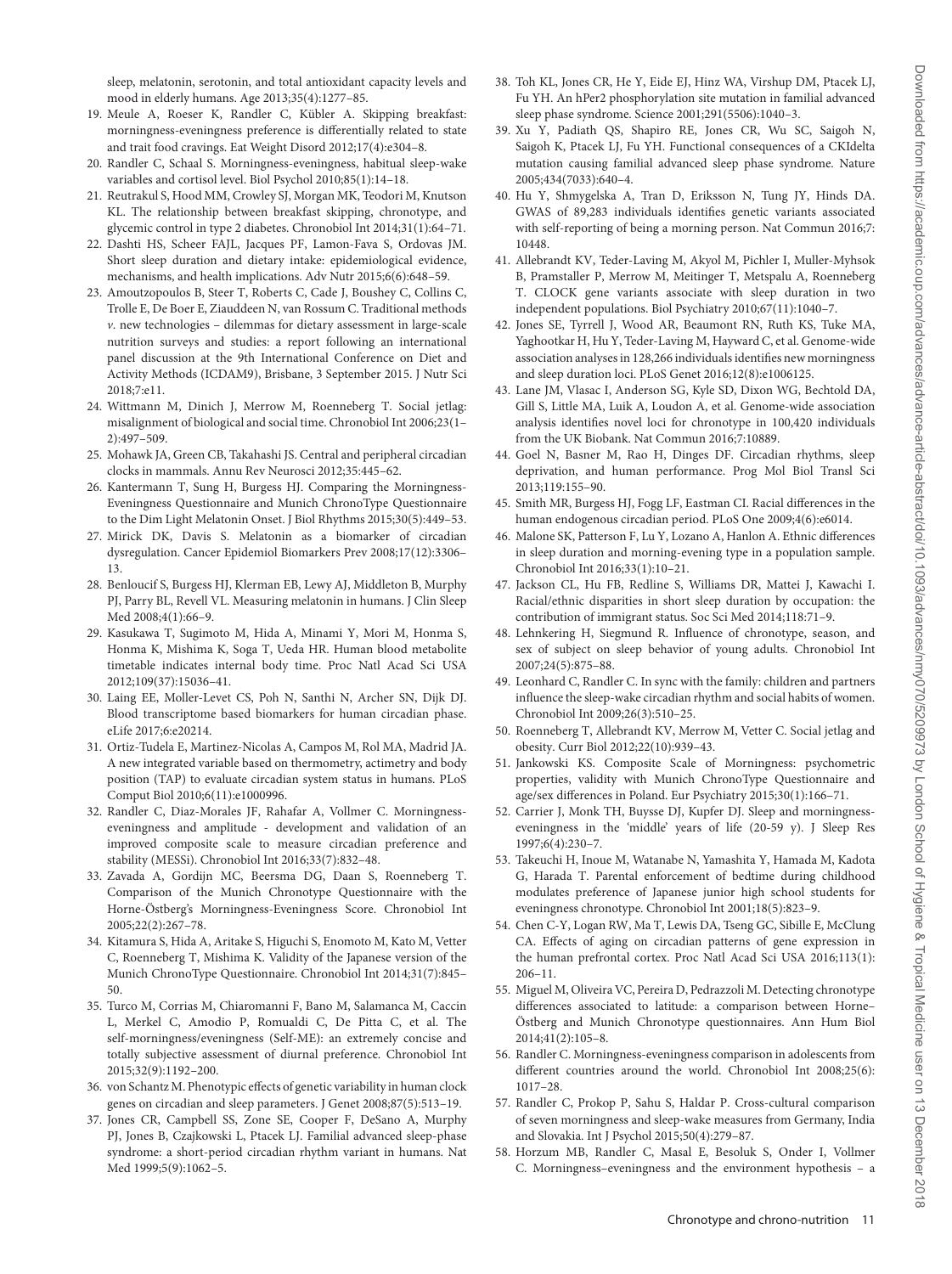cross-cultural comparison of Turkish and German adolescents. Chronobiol Int 2015;32(6):814–21.

- <span id="page-11-0"></span>59. Louzada PR, Sebollela A, Scaramello ME, Ferreira ST. Predissociated dimers and molten globule monomers in the equilibrium unfolding of yeast glutathione reductase. Biophys J 2003;85(5):3255–61.
- <span id="page-11-1"></span>60. Louzada F, Inacio AM, Souza FH, Moreno CR. Exposure to light versus way of life: effects on sleep patterns of a teenager—case report. Chronobiol Int 2004;21(3):497–9.
- <span id="page-11-2"></span>61. von Schantz M, Taporoski TP, Horimoto AR, Duarte NE, Vallada H, Krieger JE, Pedrazzoli M, Negrão AB, Pereira AC. Distribution and heritability of diurnal preference (chronotype) in a rural Brazilian family-based cohort, the Baependi study. Sci Rep 2015;5:9214.
- 62. Nag C, Pradhan RK. Impact of lifestyle on circadian orientation and sleep behaviour. Sleep Biol Rhythms 2012;10(2):94–9.
- 63. Evans DS, Snitker S, Wu SH, Mody A, Njajou OT, Perlis ML, Gehrman PR, Shuldiner AR, Hsueh WC. Habitual sleep/wake patterns in the Old Order Amish: heritability and association with non-genetic factors. Sleep 2011;34(5):661–9.
- <span id="page-11-3"></span>64. Levandovski R, Dantas G, Fernandes LC, Caumo W, Torres I, Roenneberg T, Hidalgo MP, Allebrandt KV. Depression scores associate with chronotype and social jetlag in a rural population. Chronobiol Int 2011;28(9):771–8.
- <span id="page-11-4"></span>65. Carvalho FG, Hidalgo MP, Levandovski R. Differences in circadian patterns between rural and urban populations: an epidemiological study in countryside. Chronobiol Int 2014;31(3):442–9.
- <span id="page-11-5"></span>66. Roenneberg T, Wirz-Justice A, Merrow M. Life between clocks: daily temporal patterns of human chronotypes. J Biol Rhythms 2003;18(1):80–90.
- <span id="page-11-6"></span>67. Hale L, Do DP. Racial differences in self-reports of sleep duration in a population-based study. Sleep 2007;30(9):1096–103.
- <span id="page-11-7"></span>68. Yadav A, Singh S. Relationship of chronotype to sleep pattern in a cohort of college students during work days and vacation days. Indian J Exp Biol 2014;52(5):569–74.
- <span id="page-11-8"></span>69. Kabrita CS, Hajjar-Muca TA, Duffy JF. Predictors of poor sleep quality among Lebanese university students: association between evening typology, lifestyle behaviors, and sleep habits. Nat Sci Sleep 2014;6: 11–18.
- <span id="page-11-9"></span>70. Giannotti F, Cortesi F, Sebastiani T, Ottaviano S. Circadian preference, sleep and daytime behaviour in adolescence. J Sleep Res 2002;11(3):191–9.
- <span id="page-11-10"></span>71. Paine S-J, Gander PH, Travier N. The epidemiology of morningness/eveningness: influence of age, gender, ethnicity, and socioeconomic factors in adults (30-49 years). J Biol Rhythms 2006;21(1):68–76.
- <span id="page-11-14"></span>72. Mirkka M, Noora K, Timo P, Erkki K, Heli T, Jukka K, Satu M. Chronotype differences in timing of energy and macronutrient intakes: a population-based study in adults. Obesity 2017;25(3):608–15.
- <span id="page-11-15"></span>73. Maukonen M, Kanerva N, Partonen T, Kronholm E, Konttinen H, Wennman H, Mannisto S. The associations between chronotype, a healthy diet and obesity. Chronobiol Int 2016;33(8):972–81.
- <span id="page-11-11"></span>74. Mota MC, Waterhouse J, De-Souza DA, Rossato LT, Silva CM, Araujo MB, Tufik S, de Mello MT, Crispim CA. Association between chronotype, food intake and physical activity in medical residents. Chronobiol Int 2016;33(6):730–9.
- <span id="page-11-16"></span>75. Patterson F, Malone SK, Lozano A, Grandner MA, Hanlon AL. Smoking, screen-based sedentary behavior, and diet associated with habitual sleep duration and chronotype: data from the UK Biobank. Ann Behav Med 2016;50(5):715–26.
- <span id="page-11-17"></span>76. Silva CM, Mota MC, Miranda MT, Paim SL, Waterhouse J, Crispim CA. Chronotype, social jetlag and sleep debt are associated with dietary intake among Brazilian undergraduate students. Chronobiol Int 2016;33(6):740–8.
- <span id="page-11-12"></span>77. Suh S, Yang HC, Kim N, Yu JH, Choi S, Yun CH, Shin C. Chronotype differences in health behaviors and health-related quality of life: a population-based study among aged and older adults. Behav Sleep Med 2016;15(5):1–16.
- <span id="page-11-18"></span>78. Tran J, Lertmaharit S, Lohsoonthorn V, Pensuksan WC, Rattananupong T, Tadesse MG, Gelaye B, Williams MA. Daytime sleepiness, circadian preference, caffeine consumption and use of other

stimulants among Thai college students. J Public Health Epidemiol 2014;8(6):202–10.

- <span id="page-11-19"></span>79. Whittier A, Sanchez S, Castaneda B, Sanchez E, Gelaye B, Yanez D, Williams MA. Eveningness chronotype, daytime sleepiness, caffeine consumption, and use of other stimulants among Peruvian university students. J Caffeine Res 2014;4(1):21–7.
- <span id="page-11-13"></span>80. Kanerva N, Kronholm E, Partonen T, Ovaskainen M-L, Kaartinen NE, Konttinen H, Broms U, Männistö S. Tendency toward eveningness is associated with unhealthy dietary habits. Chronobiol Int 2012;29(7):920–7.
- <span id="page-11-20"></span>81. Sato-Mito N, Sasaki S, Murakami K, Okubo H, Takahashi Y, Shibata S, Yamada K, Sato K; Freshmen in Dietetic Courses Study II Group. The midpoint of sleep is associated with dietary intake and dietary behavior among young Japanese women. Sleep Med 2011;12(3): 289–94.
- <span id="page-11-21"></span>82. Sato-Mito N, Shibata S, Sasaki S, Sato K. Dietary intake is associated with human chronotype as assessed by both morningness-eveningness score and preferred midpoint of sleep in young Japanese women. Int J Food Sci Nutr 2011;62(5):525–32.
- <span id="page-11-22"></span>83. Fleig D, Randler C. Association between chronotype and diet in adolescents based on food logs. Eat Behav 2009;10(2):115–18.
- <span id="page-11-23"></span>84. Nakade M, Takeuchi H, Kurotani M, Harada T. Effects of meal habits and alcohol/cigarette consumption on morningness-eveningness preference and sleep habits by Japanese female students aged 18–29. J Physiol Anthropol 2009;28(2):83–90.
- <span id="page-11-24"></span>85. Monk TH, Buysse DJ, Potts JM, DeGrazia JM, Kupfer DJ. Morningness-eveningness and lifestyle regularity. Chronobiol Int 2004;21(3):435–43.
- <span id="page-11-25"></span>86. Adan A. Chronotype and personality factors in the daily consumption of alcohol and psychostimulants. Addiction 1994;89(4):455–62.
- <span id="page-11-26"></span>87. Serón-Ferré M, Richter HG, Valenzuela GJ, Torres-Farfan C. Circadian rhythms in the fetus and newborn: significance of interactions with maternal physiology and the environment. In: DW Walker, editor. Prenatal and postnatal determinants of development. Neuromethods, vol. 109. Berlin: Springer; 2016. p. 147–65.
- <span id="page-11-27"></span>88. Nishihara K, Horiuchi S, Eto H, Uchida S. The development of infants' circadian rest–activity rhythm and mothers' rhythm. Physiol Behav 2002;77(1):91–8.
- <span id="page-11-28"></span>89. Davis FC. Melatonin: role in development. J Biol Rhythms 1997;12(6):498–508.
- <span id="page-11-29"></span>90. Sánchez CL, Cubero J, Sánchez J, Franco L, Rodríguez AB, Rivero M, Barriga C. Evolution of the circadian profile of human milk amino acids during breastfeeding. J Appl Biomed 2013;11(2):59–70.
- 91. Lubetzky R, Littner Y, Mimouni FB, Dollberg S, Mandel D. Circadian variations in fat content of expressed breast milk from mothers of preterm infants. J Am Coll Nutr 2006;25(2):151–4.
- 92. Schneider N, Mutungi G, Cubero J. Diet and nutrients in the modulation of infant sleep: a review of the literature. Nutr Neurosci 2018;21(3):151–61.
- <span id="page-11-30"></span>93. Morais TC, Honorio-França AC, Silva RR, Fujimori M, Fagundes DLG, França EL. Temporal fluctuations of cytokine concentrations in human milk. Biol Rhythm Res 2015;46(6):811–21.
- <span id="page-11-31"></span>94. Simpkin CT, Jenni OG, Carskadon MA,Wright KP, Akacem LD, Garlo KG, LeBourgeois MK. Chronotype is associated with the timing of the circadian clock and sleep in toddlers. J Sleep Res 2014;23(4):397– 405.
- <span id="page-11-32"></span>95. Werner H, LeBourgeois MK, Geiger A, Jenni OG. Assessment of chronotype in four- to eleven-year-old children: reliability and validity of the Children's Chronotype Questionnaire (CCTQ). Chronobiol Int 2009;26(5):992–1014.
- <span id="page-11-33"></span>96. Wickersham L. Time-of-day preference for preschool-aged children. Chrestomathy 2006;5:259–68.
- <span id="page-11-34"></span>97. Randler C, Fontius I, Vollmer C. Delayed weekend sleep pattern in German infants and children aged 0–6 years. Biol Rhythm Res 2012;43(3):225–34.
- <span id="page-11-35"></span>98. Harada T, Hirotani M, Maeda M, Nomura H, Takeuchi H. Correlation between breakfast tryptophan content and morningness-eveningness in Japanese infants and students aged 0–15 yrs. J Physiol Anthropol 2007;26(2):201–7.